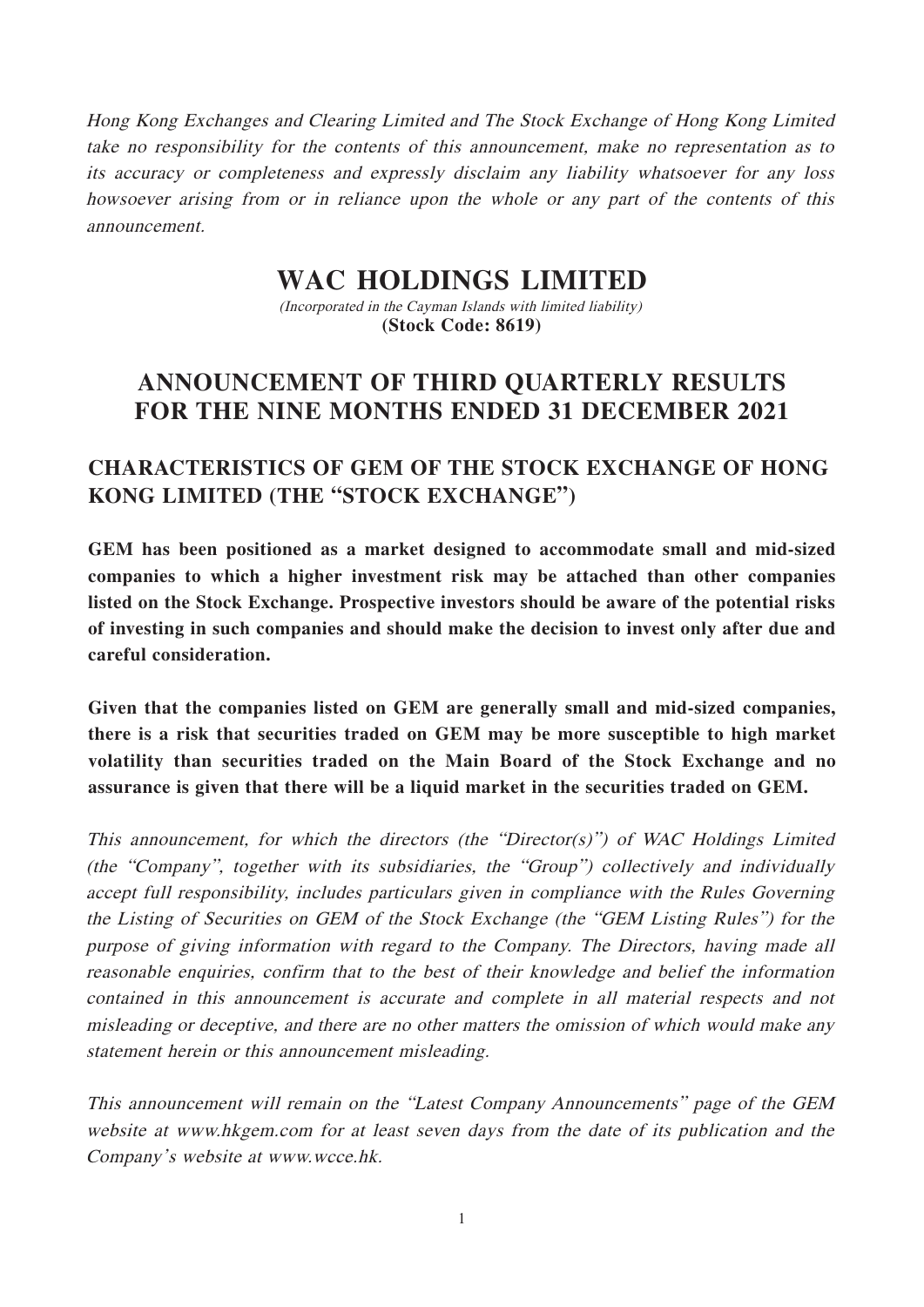The board of Directors (the "Board") of the Company is pleased to announce the unaudited condensed consolidated results of the Group for the nine months ended 31 December 2021 together with the unaudited comparative figures for the corresponding period in 2020, as follows:

## **UNAUDITED CONDENSED CONSOLIDATED STATEMENT OF PROFIT OR LOSS AND OTHER COMPREHENSIVE INCOME**

|                                        |                | Three months ended |             | Nine months ended |             |
|----------------------------------------|----------------|--------------------|-------------|-------------------|-------------|
|                                        |                | 31 December        |             | 31 December       |             |
|                                        |                | 2021               | 2020        | 2021              | 2020        |
|                                        | <b>Notes</b>   | <b>HK\$'000</b>    | HK\$'000    | <b>HK\$'000</b>   | HK\$'000    |
|                                        |                | (Unaudited)        | (Unaudited) | (Unaudited)       | (Unaudited) |
| Revenue                                | $\overline{4}$ | 16,388             | 20,803      | 52,890            | 57,455      |
| Cost of services                       |                | (12, 464)          | (13, 117)   | (37, 923)         | (35,373)    |
| <b>Gross profit</b>                    |                | 3,924              | 7,686       | 14,967            | 22,082      |
| Other income                           |                | 225                | 2,574       | 923               | 5,736       |
| Other gains and losses, net            |                | (328)              | (705)       | (3, 440)          | (2,121)     |
| General and<br>administrative expenses |                | (4,660)            | (8, 254)    | (13, 681)         | (18, 249)   |
| Share of result of an associate        |                | (515)              |             | (595)             |             |
| Finance costs                          |                | (57)               | (68)        | (182)             | (113)       |
| (Loss)/profit before taxation          | $\mathfrak{I}$ | (1, 411)           | 1,233       | (2,008)           | 7,335       |
| Income tax (expenses)/credit           | 6              | 116                | 513         | (240)             | (595)       |
| (Loss)/profit for the period           |                | (1,295)            | 1,746       | (2, 248)          | 6,740       |
| Other comprehensive expenses           |                |                    |             |                   |             |
| Items that may be reclassified         |                |                    |             |                   |             |
| subsequently to profit or loss:        |                |                    |             |                   |             |
| Exchange differences                   |                |                    |             |                   |             |
| on translation of                      |                |                    |             |                   |             |
| foreign operations                     |                | (34)               | (10)        | (61)              | (104)       |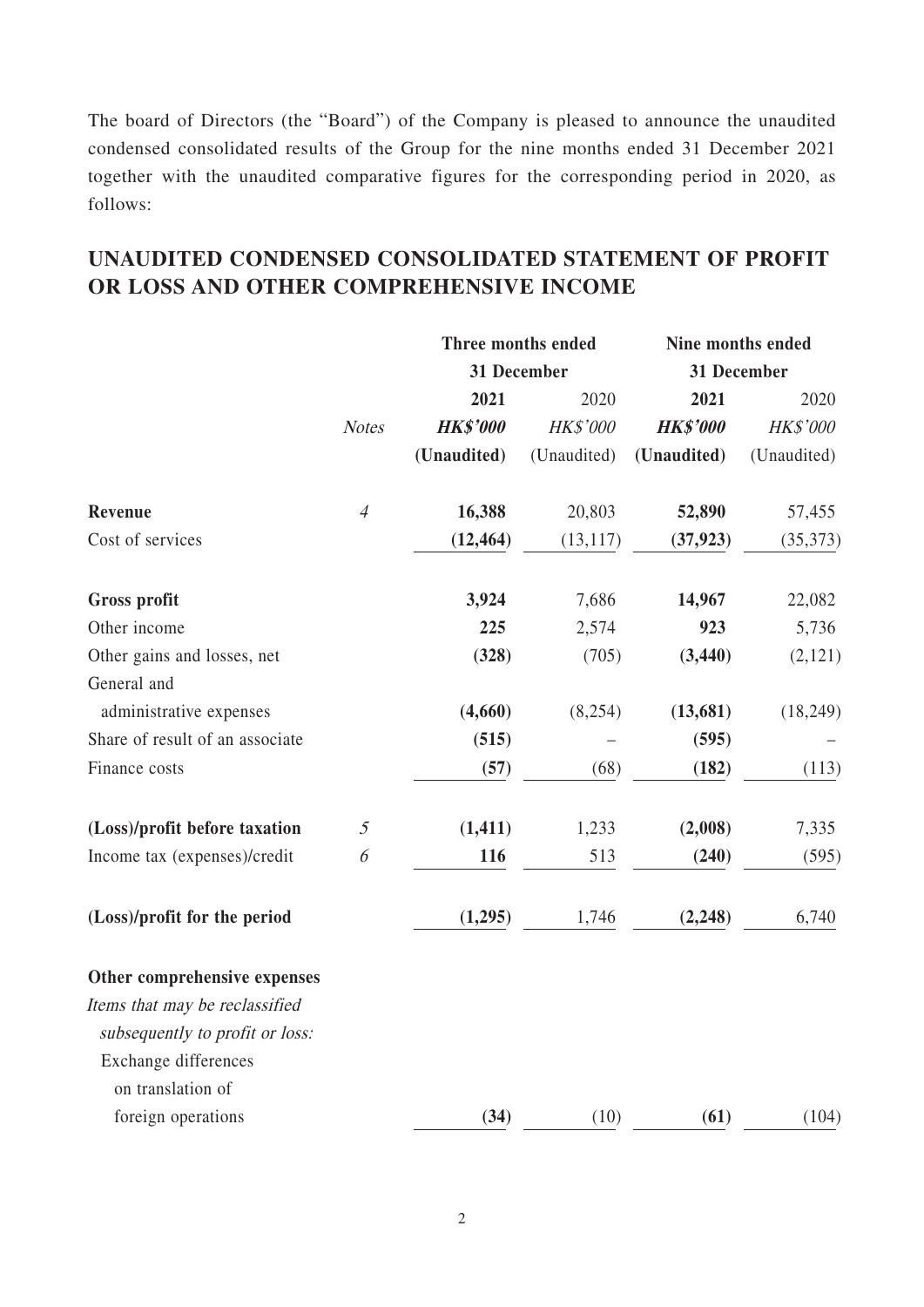|                                                     |              | Three months ended |                 | Nine months ended |                 |
|-----------------------------------------------------|--------------|--------------------|-----------------|-------------------|-----------------|
|                                                     |              |                    | 31 December     | 31 December       |                 |
|                                                     |              | 2021               | 2020            | 2021              | 2020            |
|                                                     | <b>Notes</b> | <b>HK\$'000</b>    | <b>HK\$'000</b> | <b>HK\$'000</b>   | <b>HK\$'000</b> |
|                                                     |              | (Unaudited)        | (Unaudited)     | (Unaudited)       | (Unaudited)     |
| Other comprehensive                                 |              |                    |                 |                   |                 |
| expenses for the period,                            |              |                    |                 |                   |                 |
| net of tax                                          |              | (34)               | (10)            | (61)              | (104)           |
| <b>Total comprehensive</b><br>(expenses)/income for |              |                    |                 |                   |                 |
| the period attributable to<br>owners of the Company |              | (1,329)            | 1,736           | (2,309)           | 6,636           |
| (Loss)/earnings per share                           |              |                    |                 |                   |                 |
| - Basic and diluted                                 |              |                    |                 |                   |                 |
| (HK cents)                                          | 8            | (0.11)             | 0.18            | (0.21)            | 0.70            |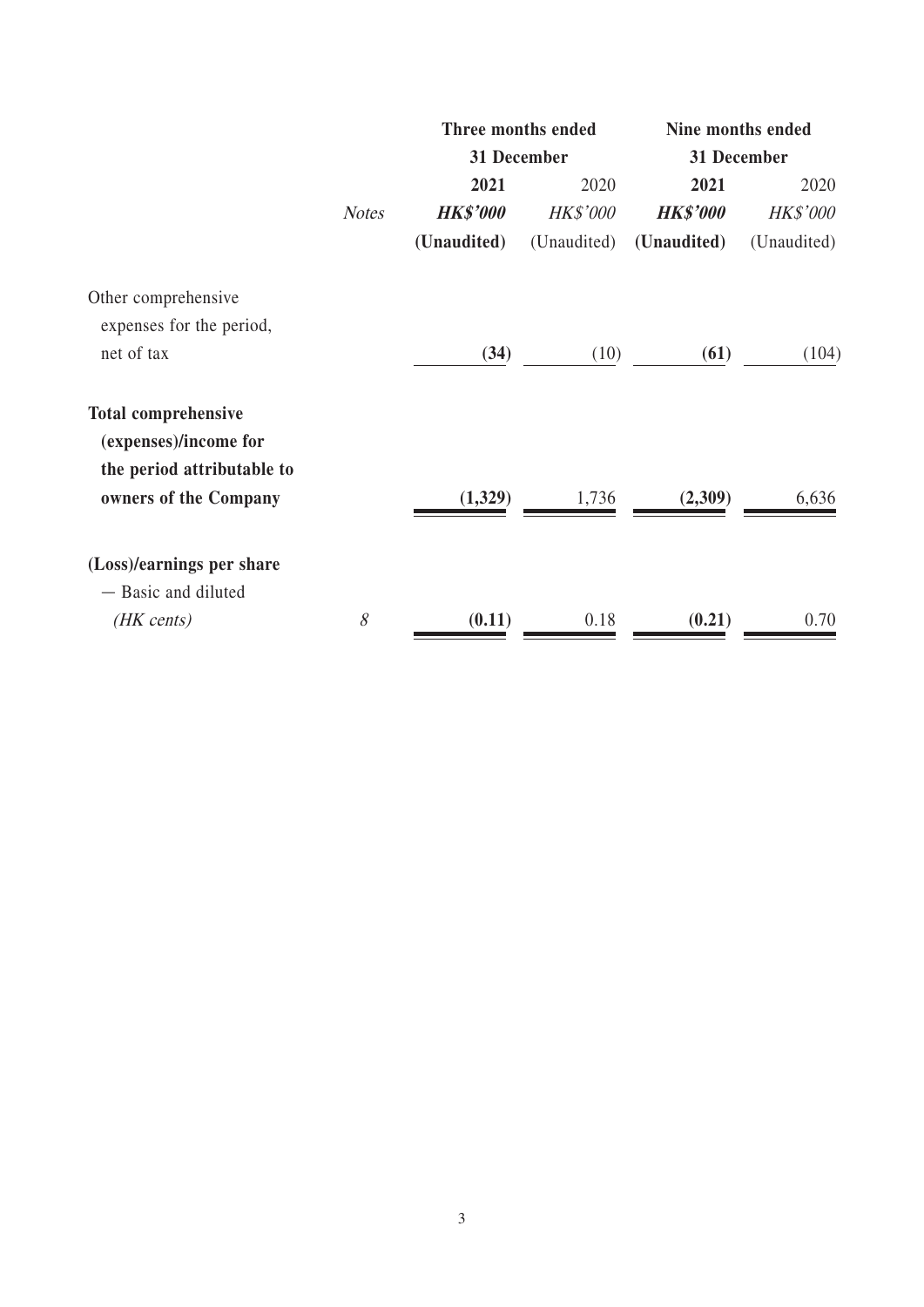# **UNAUDITED CONDENSED CONSOLIDATED STATEMENT OF CHANGES IN EQUITY**

|                                      |              |              | Attributable to owners of the Company |                 |                    |                 |              |
|--------------------------------------|--------------|--------------|---------------------------------------|-----------------|--------------------|-----------------|--------------|
|                                      | <b>Share</b> | <b>Share</b> | Merger                                | Legal           | <b>Translation</b> | <b>Retained</b> |              |
|                                      | Capital      | premium      | reserves                              | reserves        | reserves           | earnings        | <b>Total</b> |
|                                      | HK\$'000     | HK\$'000     | HK\$'000                              | <b>HK\$'000</b> | HK\$'000           | HK\$'000        | HK\$'000     |
| At 1 April 2020 (Audited)            | 9,600        | 48,760       | 647                                   | 49              | 250                | 4,598           | 63,904       |
| Profit for the period                |              |              |                                       |                 |                    | 6,740           | 6,740        |
| Other comprehensive expense          |              |              |                                       |                 | (104)              |                 | (104)        |
| Total comprehensive (expense)/income |              |              |                                       |                 |                    |                 |              |
| for the period                       |              |              |                                       |                 | (104)              | 6,740           | 6,636        |
| At 31 December 2020 (Unaudited)      | 9,600        | 48,760       | 647                                   | 49              | 146                | 11,338          | 70,540       |
| At 1 April 2021 (Audited)            | 9,600        | 48,760       | 647                                   | 49              | 127                | 10,913          | 70,096       |
| Loss for the period                  |              |              |                                       |                 |                    | (2,248)         | (2,248)      |
| Other comprehensive expense          |              |              |                                       |                 | (61)               |                 | (61)         |
| Total comprehensive expense          |              |              |                                       |                 |                    |                 |              |
| for the period                       |              |              |                                       |                 | (61)               | (2, 248)        | (2,309)      |
| Issuance of shares in accordance     |              |              |                                       |                 |                    |                 |              |
| with acquisition of an associate     | 1,920        | 22,656       |                                       |                 |                    |                 | 24,576       |
| At 31 December 2021 (Unaudited)      | 11,520       | 71,416       | 647                                   | 49              | 66                 | 8,665           | 92,363       |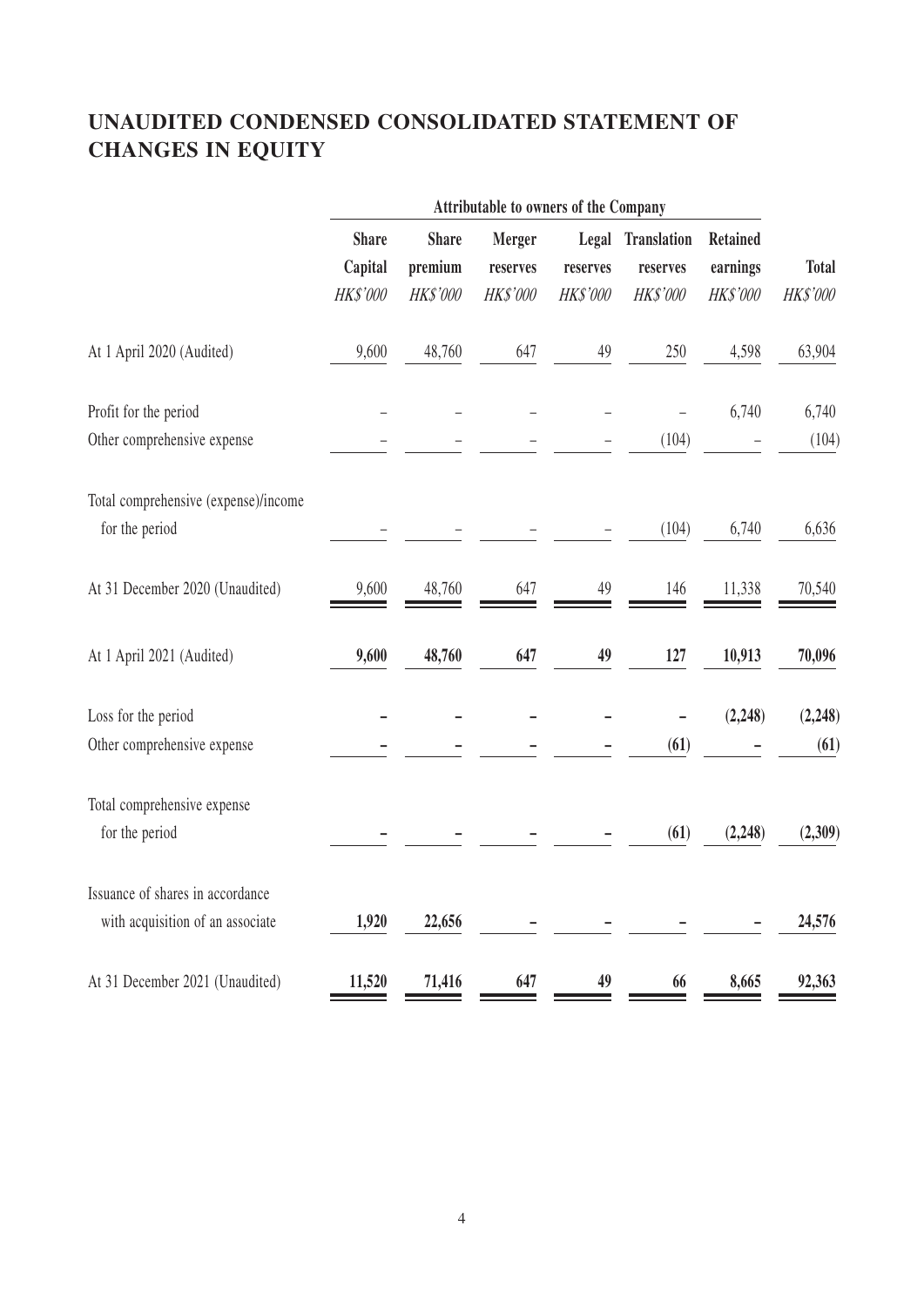# **NOTES TO THE UNAUDITED CONDENSED CONSOLIDATED FINANCIAL STATEMENTS**

FOR THE NINE MONTHS ENDED 31 DECEMBER 2021

### **1. GENERAL INFORMATION**

The Company was incorporated in the Cayman Islands as an exempted company with limited liability on 25 August 2017 under the Companies Law, Cap. 22 (Law 3 of 1961 as consolidated and revised) of the Cayman Islands. The ultimate holding company is Manning Properties Limited, a company incorporated in the British Virgin Islands ("BVI"), which is controlled by Dr. Chan Yin Nin ("Dr. Chan") and Mr. Kwong Po Lam ("Mr. Kwong"). The registered office of the Company is Cricket Square, Hutchins Drive, P.O. Box 2681, Grand Cayman KY1-1111, Cayman Islands and its principal place of business in Hong Kong is Floor 9, No. 9 Wing Hong Street, Cheung Sha Wan, Kowloon, Hong Kong.

The Company is an investment holding company and its shares have been listed on GEM of the Stock Exchange since 17 September 2018. The Group is principally engaged in provision of comprehensive structural and geotechnical engineering consultancy services.

The unaudited condensed consolidated financial statements of the Group are presented in Hong Kong dollars ("HK\$"), rounded to the nearest thousand, which is same as the functional currency of the Company.

#### **2. BASIS OF PREPARATION**

The unaudited condensed consolidated financial statements of the Group for the nine months ended 31 December 2021 have been prepared in accordance with accounting principles generally accepted in Hong Kong and comply with Hong Kong Financial Reporting Standards ("HKFRSs") issued by the Hong Kong Institute of Certified Public Accountants ("HKICPA") and the applicable disclosure requirements of the GEM Listing Rules.

The preparation of the unaudited condensed consolidated financial statements of the Group for the nine months ended 31 December 2021 is in conformity with the requirements of the HKFRSs in the use of certain critical accounting estimates. The HKFRSs also require the management to exercise their judgements in the process of applying the Group's accounting policies.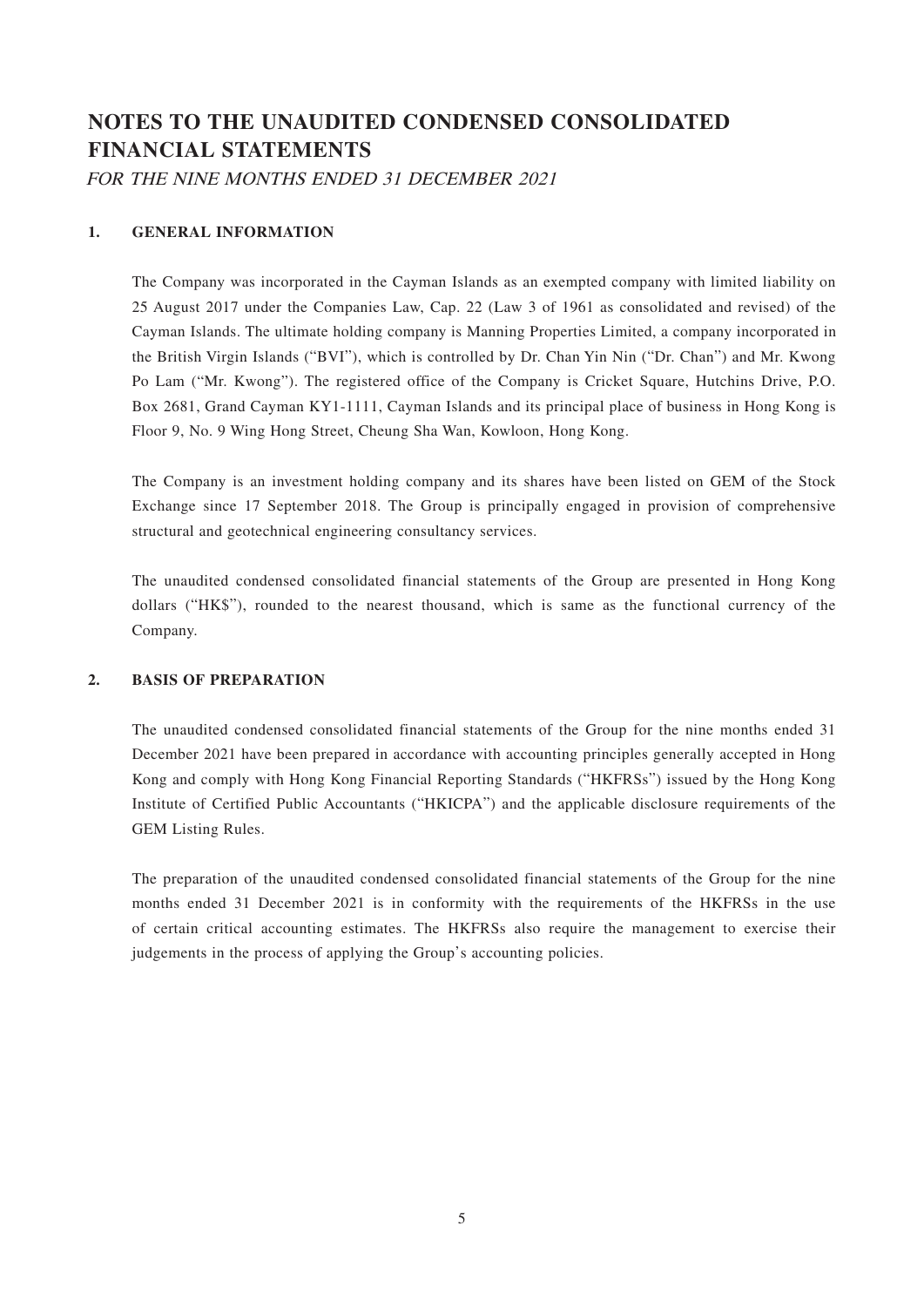The accounting policies and methods of computation used in the preparation of the unaudited condensed consolidated financial statements of the Group for the nine months ended 31 December 2021 are consistent with those adopted in the preparation of the unaudited condensed consolidated financial statements of the Group for the nine months ended 31 December 2020 and the audited consolidated financial statements of the Group for the year ended 31 March 2021 shown in the 2021 annual report of the Company.

The unaudited condensed consolidated financial statements of the Group for the nine months ended 31 December 2021 have been prepared under the historical cost convention.

The unaudited condensed consolidated financial statements of the Group for the nine months ended 31 December 2021 have not been audited by the Company's independent auditor, but have been reviewed by the Company's audit committee.

#### **3. ADOPTION OF NEW AND REVISED HONG KONG FINANCIAL REPORTING STANDARDS**

In the current period, the Group has adopted all the new and revised HKFRSs issued by the HKICPA that are relevant to its operation and effective for its accounting period beginning on 1 April 2021. The adoption of the new and revised HKFRSs in the current period has had no material impact on the Group's financial performance and positions for the current and prior periods and/or the disclosures set out in these unaudited condensed consolidated financial statements. The Group has not early applied the new and revised HKFRSs that have been issued but are not yet effective.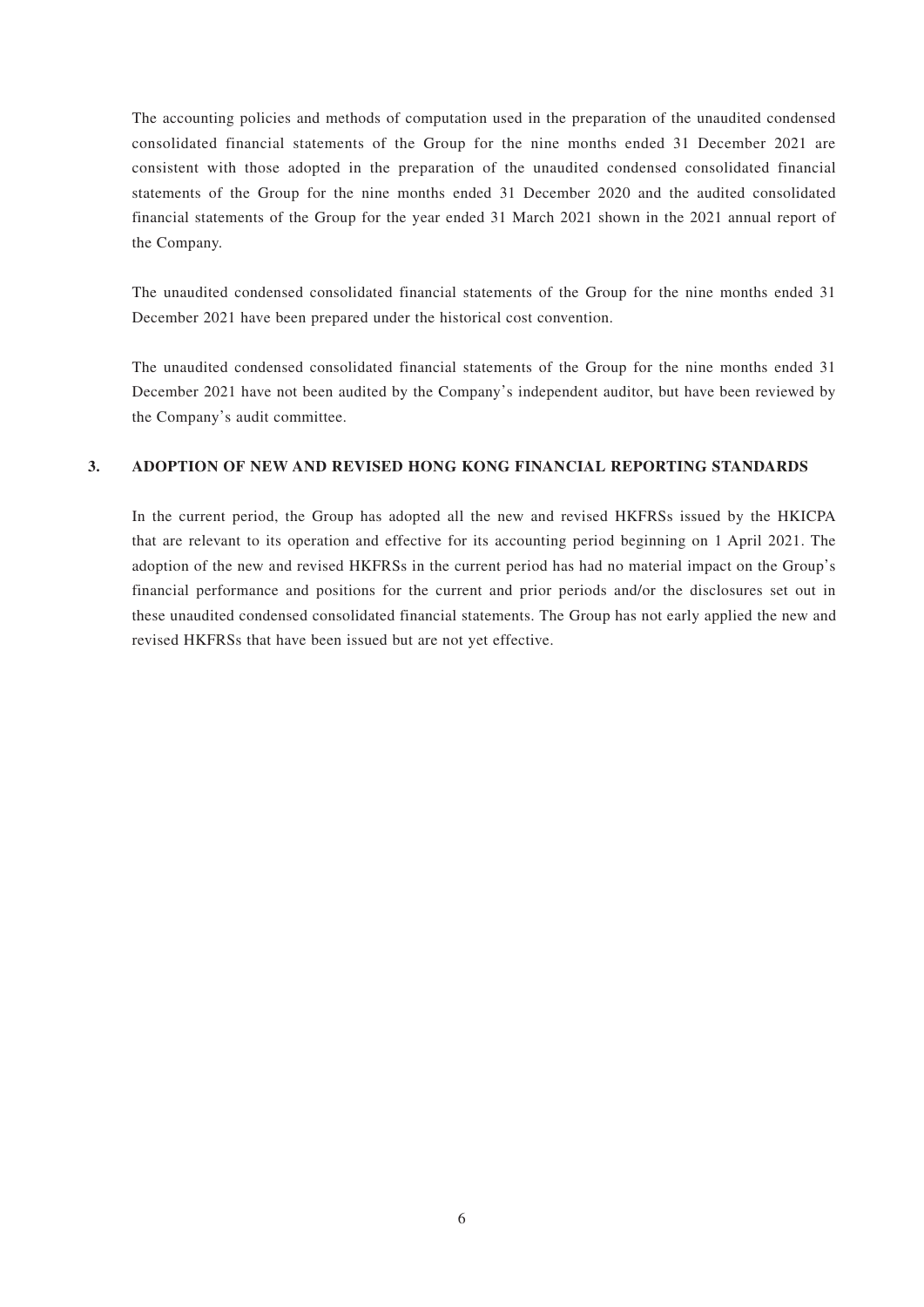#### **4. REVENUE AND SEGMENT INFORMATION**

### **Revenue**

The principal activities of the Group are provision of comprehensive structural and geotechnical engineering consultancy services mainly in Hong Kong. Disaggregation of revenue from contracts with customers by services lines is as follows:

|                                                                                                            | Three months ended |             | Nine months ended |             |  |
|------------------------------------------------------------------------------------------------------------|--------------------|-------------|-------------------|-------------|--|
|                                                                                                            | 31 December        |             | 31 December       |             |  |
|                                                                                                            | 2021               | 2020        | 2021              | 2020        |  |
|                                                                                                            | <b>HK\$'000</b>    | HK\$'000    | <b>HK\$'000</b>   | HK\$'000    |  |
|                                                                                                            | (Unaudited)        | (Unaudited) | (Unaudited)       | (Unaudited) |  |
| Disaggregation of revenue from<br>contracts with customers by<br>major services lines<br>- Construction of |                    |             |                   |             |  |
| new properties                                                                                             | 10,735             | 12,658      | 33,646            | 35,406      |  |
| - Refurbishment/maintenance                                                                                |                    |             |                   |             |  |
| of existing properties                                                                                     | 2,965              | 3,953       | 9,645             | 10,365      |  |
| $-$ Others                                                                                                 | 2,688              | 4,192       | 9,599             | 11,684      |  |
|                                                                                                            | 16,388             | 20,803      | 52,890            | 57,455      |  |
| Timing of revenue recognition:<br>- Services recognised over time                                          | 16,388             | 20,784      | 52,890            | 57,330      |  |
| - Sales of goods recognised                                                                                |                    |             |                   |             |  |
| at a point in time                                                                                         |                    | 19          |                   | 125         |  |
|                                                                                                            | 16,388             | 20,803      | 52,890            | 57,455      |  |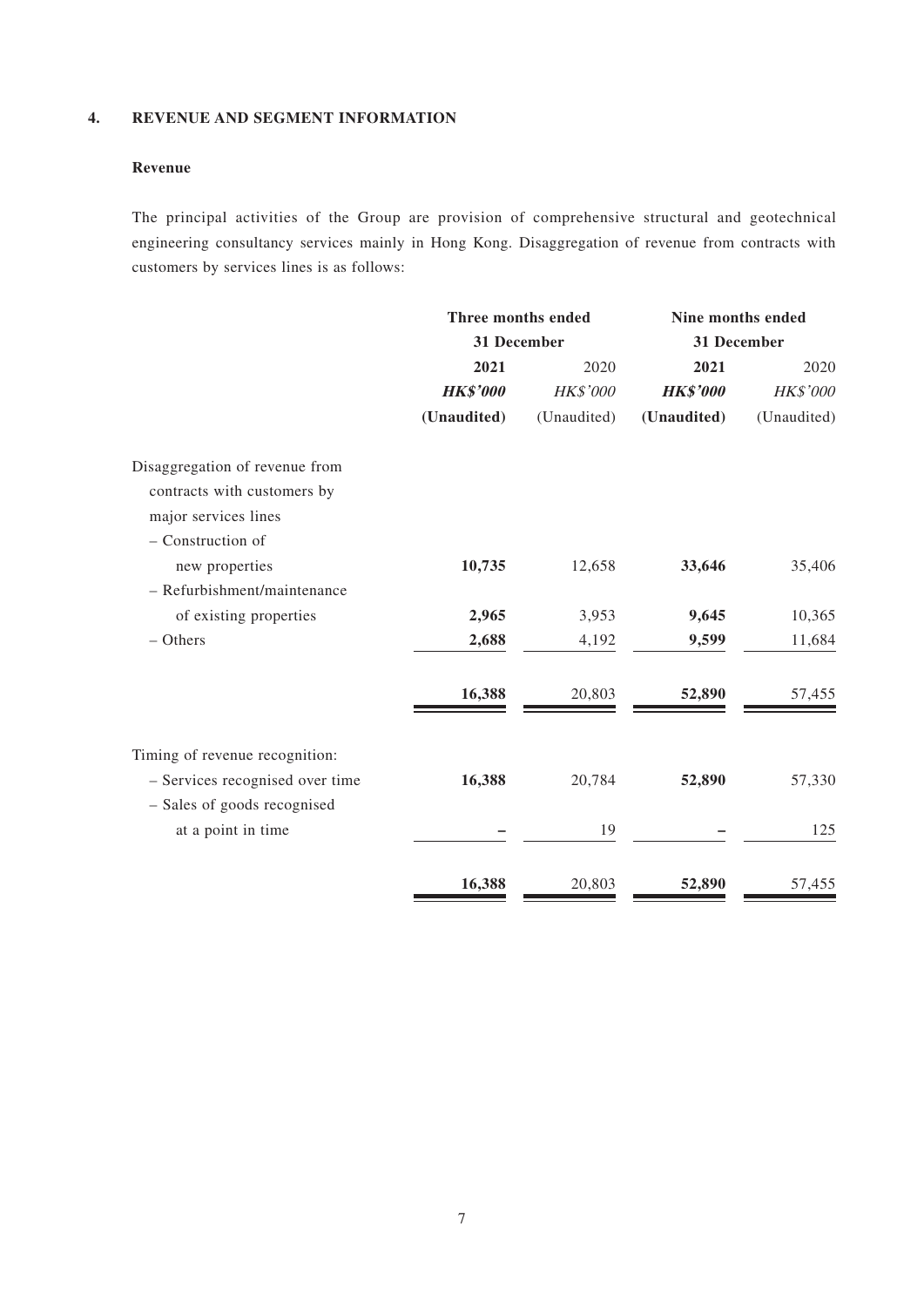Revenue mainly represents the contract revenue from provision of comprehensive structural and geotechnical engineering consultancy services recognised over time during the periods ended 31 December 2021 and 2020.

Others represents (i) revenue from provision of expert witness services and other minor works services recognised over time during the periods ended 31 December 2021 and 2020; (ii) revenue from provision of e-commerce online platform consulting services recognised over time during the period ended 31 December 2020; and (iii) revenue from sales of goods recognised at a point in time during the period ended 31 December 2020.

The Group currently operates in one single operating segment which is comprehensive structural and geotechnical engineering consultancy services. For the purpose of resources allocation and performance assessment, the chief operating decision makers (i.e. the directors of the Company) review the overall results and financial position of the Group as a whole prepared in accordance with accounting policies which conform to HKFRSs. Accordingly, the Group presents only one single operating segment.

#### **Geographical information**

Almost all of the Group's external revenue for the nine months ended 31 December 2021 is derived from services rendered in Hong Kong, the place of domicile of the Group's principal operating entities. Almost all of the non-current assets employed by the Group are located in Hong Kong. Hence, no geographical information is presented.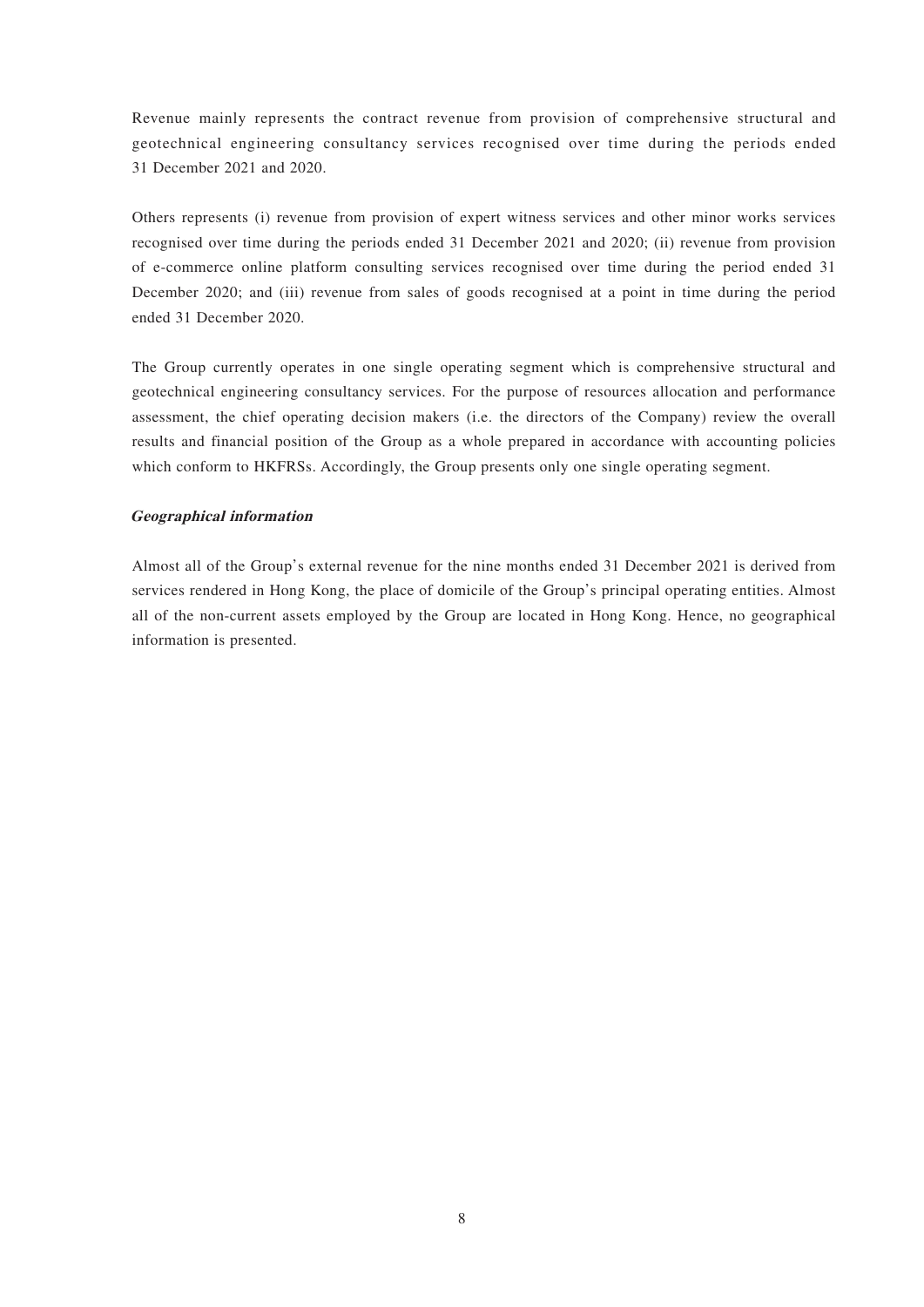### **5. (LOSS)/PROFIT BEFORE TAXATION**

(Loss)/profit before taxation is arrived at after charging/(crediting):

| 31 December<br>31 December<br>2021<br>2021<br>2020<br>2020<br><b>HK\$'000</b><br>HK\$'000<br><b>HK\$'000</b><br>HK\$'000<br>(Unaudited)<br>(Unaudited)<br>(Unaudited)<br>(Unaudited)<br><b>Staff costs</b><br>Directors' remuneration<br>6,854<br>1,391<br>4,064<br>5,683<br>Salaries, wages and other benefits<br>31,779<br>32,316<br>10,879<br>11,069<br>Contributions to defined<br>contribution retirement plan,<br>excluding those of Directors<br>470<br>345<br>1,341<br>1,058<br>Total staff costs<br>38,803<br>12,740<br>15,478<br>40,228<br>Less: Amount included in general<br>and administrative expenses<br>(5,082)<br>(1,732)<br>(3,900)<br>(7, 752)<br>Total staff costs included in cost of<br>services<br>11,008<br>11,578<br>33,721<br>32,476<br>(b)<br><b>Finance costs</b><br>Interest expenses on bank borrowings<br>$\mathbf{1}$<br>5<br>$\mathbf{1}$<br>$\mathbf{1}$<br>Interest expenses on lease liabilities<br>56<br>67<br>177<br>112<br>Total finance costs<br>182<br>57<br>68<br>113<br>Other items<br>(c)<br>Auditor's remuneration (including<br>remuneration for non-audit services)<br>182<br>646<br>617<br>199<br>Exchange gains, net<br>(73)<br>(32)<br>(82)<br>(152)<br>Depreciation of property, plant and<br>108<br>equipment<br>100<br>268<br>314<br>Depreciation of right-of-use assets<br>695<br>699<br>2,083<br>2,097<br>Provision of impairment losses on<br>trade receivables and contract assets,<br>net of reversal of impairment losses<br>400<br>732<br>2,407<br>2,356<br>Government subsidies<br>(2, 488)<br>(5,074)<br>Impairment losses on interest<br>in an associate<br>1,184 |     | Three months ended |  | Nine months ended |  |  |
|----------------------------------------------------------------------------------------------------------------------------------------------------------------------------------------------------------------------------------------------------------------------------------------------------------------------------------------------------------------------------------------------------------------------------------------------------------------------------------------------------------------------------------------------------------------------------------------------------------------------------------------------------------------------------------------------------------------------------------------------------------------------------------------------------------------------------------------------------------------------------------------------------------------------------------------------------------------------------------------------------------------------------------------------------------------------------------------------------------------------------------------------------------------------------------------------------------------------------------------------------------------------------------------------------------------------------------------------------------------------------------------------------------------------------------------------------------------------------------------------------------------------------------------------------------------------------------------------------------------------------------|-----|--------------------|--|-------------------|--|--|
|                                                                                                                                                                                                                                                                                                                                                                                                                                                                                                                                                                                                                                                                                                                                                                                                                                                                                                                                                                                                                                                                                                                                                                                                                                                                                                                                                                                                                                                                                                                                                                                                                                  |     |                    |  |                   |  |  |
|                                                                                                                                                                                                                                                                                                                                                                                                                                                                                                                                                                                                                                                                                                                                                                                                                                                                                                                                                                                                                                                                                                                                                                                                                                                                                                                                                                                                                                                                                                                                                                                                                                  |     |                    |  |                   |  |  |
|                                                                                                                                                                                                                                                                                                                                                                                                                                                                                                                                                                                                                                                                                                                                                                                                                                                                                                                                                                                                                                                                                                                                                                                                                                                                                                                                                                                                                                                                                                                                                                                                                                  |     |                    |  |                   |  |  |
|                                                                                                                                                                                                                                                                                                                                                                                                                                                                                                                                                                                                                                                                                                                                                                                                                                                                                                                                                                                                                                                                                                                                                                                                                                                                                                                                                                                                                                                                                                                                                                                                                                  |     |                    |  |                   |  |  |
|                                                                                                                                                                                                                                                                                                                                                                                                                                                                                                                                                                                                                                                                                                                                                                                                                                                                                                                                                                                                                                                                                                                                                                                                                                                                                                                                                                                                                                                                                                                                                                                                                                  | (a) |                    |  |                   |  |  |
|                                                                                                                                                                                                                                                                                                                                                                                                                                                                                                                                                                                                                                                                                                                                                                                                                                                                                                                                                                                                                                                                                                                                                                                                                                                                                                                                                                                                                                                                                                                                                                                                                                  |     |                    |  |                   |  |  |
|                                                                                                                                                                                                                                                                                                                                                                                                                                                                                                                                                                                                                                                                                                                                                                                                                                                                                                                                                                                                                                                                                                                                                                                                                                                                                                                                                                                                                                                                                                                                                                                                                                  |     |                    |  |                   |  |  |
|                                                                                                                                                                                                                                                                                                                                                                                                                                                                                                                                                                                                                                                                                                                                                                                                                                                                                                                                                                                                                                                                                                                                                                                                                                                                                                                                                                                                                                                                                                                                                                                                                                  |     |                    |  |                   |  |  |
|                                                                                                                                                                                                                                                                                                                                                                                                                                                                                                                                                                                                                                                                                                                                                                                                                                                                                                                                                                                                                                                                                                                                                                                                                                                                                                                                                                                                                                                                                                                                                                                                                                  |     |                    |  |                   |  |  |
|                                                                                                                                                                                                                                                                                                                                                                                                                                                                                                                                                                                                                                                                                                                                                                                                                                                                                                                                                                                                                                                                                                                                                                                                                                                                                                                                                                                                                                                                                                                                                                                                                                  |     |                    |  |                   |  |  |
|                                                                                                                                                                                                                                                                                                                                                                                                                                                                                                                                                                                                                                                                                                                                                                                                                                                                                                                                                                                                                                                                                                                                                                                                                                                                                                                                                                                                                                                                                                                                                                                                                                  |     |                    |  |                   |  |  |
|                                                                                                                                                                                                                                                                                                                                                                                                                                                                                                                                                                                                                                                                                                                                                                                                                                                                                                                                                                                                                                                                                                                                                                                                                                                                                                                                                                                                                                                                                                                                                                                                                                  |     |                    |  |                   |  |  |
|                                                                                                                                                                                                                                                                                                                                                                                                                                                                                                                                                                                                                                                                                                                                                                                                                                                                                                                                                                                                                                                                                                                                                                                                                                                                                                                                                                                                                                                                                                                                                                                                                                  |     |                    |  |                   |  |  |
|                                                                                                                                                                                                                                                                                                                                                                                                                                                                                                                                                                                                                                                                                                                                                                                                                                                                                                                                                                                                                                                                                                                                                                                                                                                                                                                                                                                                                                                                                                                                                                                                                                  |     |                    |  |                   |  |  |
|                                                                                                                                                                                                                                                                                                                                                                                                                                                                                                                                                                                                                                                                                                                                                                                                                                                                                                                                                                                                                                                                                                                                                                                                                                                                                                                                                                                                                                                                                                                                                                                                                                  |     |                    |  |                   |  |  |
|                                                                                                                                                                                                                                                                                                                                                                                                                                                                                                                                                                                                                                                                                                                                                                                                                                                                                                                                                                                                                                                                                                                                                                                                                                                                                                                                                                                                                                                                                                                                                                                                                                  |     |                    |  |                   |  |  |
|                                                                                                                                                                                                                                                                                                                                                                                                                                                                                                                                                                                                                                                                                                                                                                                                                                                                                                                                                                                                                                                                                                                                                                                                                                                                                                                                                                                                                                                                                                                                                                                                                                  |     |                    |  |                   |  |  |
|                                                                                                                                                                                                                                                                                                                                                                                                                                                                                                                                                                                                                                                                                                                                                                                                                                                                                                                                                                                                                                                                                                                                                                                                                                                                                                                                                                                                                                                                                                                                                                                                                                  |     |                    |  |                   |  |  |
|                                                                                                                                                                                                                                                                                                                                                                                                                                                                                                                                                                                                                                                                                                                                                                                                                                                                                                                                                                                                                                                                                                                                                                                                                                                                                                                                                                                                                                                                                                                                                                                                                                  |     |                    |  |                   |  |  |
|                                                                                                                                                                                                                                                                                                                                                                                                                                                                                                                                                                                                                                                                                                                                                                                                                                                                                                                                                                                                                                                                                                                                                                                                                                                                                                                                                                                                                                                                                                                                                                                                                                  |     |                    |  |                   |  |  |
|                                                                                                                                                                                                                                                                                                                                                                                                                                                                                                                                                                                                                                                                                                                                                                                                                                                                                                                                                                                                                                                                                                                                                                                                                                                                                                                                                                                                                                                                                                                                                                                                                                  |     |                    |  |                   |  |  |
|                                                                                                                                                                                                                                                                                                                                                                                                                                                                                                                                                                                                                                                                                                                                                                                                                                                                                                                                                                                                                                                                                                                                                                                                                                                                                                                                                                                                                                                                                                                                                                                                                                  |     |                    |  |                   |  |  |
|                                                                                                                                                                                                                                                                                                                                                                                                                                                                                                                                                                                                                                                                                                                                                                                                                                                                                                                                                                                                                                                                                                                                                                                                                                                                                                                                                                                                                                                                                                                                                                                                                                  |     |                    |  |                   |  |  |
|                                                                                                                                                                                                                                                                                                                                                                                                                                                                                                                                                                                                                                                                                                                                                                                                                                                                                                                                                                                                                                                                                                                                                                                                                                                                                                                                                                                                                                                                                                                                                                                                                                  |     |                    |  |                   |  |  |
|                                                                                                                                                                                                                                                                                                                                                                                                                                                                                                                                                                                                                                                                                                                                                                                                                                                                                                                                                                                                                                                                                                                                                                                                                                                                                                                                                                                                                                                                                                                                                                                                                                  |     |                    |  |                   |  |  |
|                                                                                                                                                                                                                                                                                                                                                                                                                                                                                                                                                                                                                                                                                                                                                                                                                                                                                                                                                                                                                                                                                                                                                                                                                                                                                                                                                                                                                                                                                                                                                                                                                                  |     |                    |  |                   |  |  |
|                                                                                                                                                                                                                                                                                                                                                                                                                                                                                                                                                                                                                                                                                                                                                                                                                                                                                                                                                                                                                                                                                                                                                                                                                                                                                                                                                                                                                                                                                                                                                                                                                                  |     |                    |  |                   |  |  |
|                                                                                                                                                                                                                                                                                                                                                                                                                                                                                                                                                                                                                                                                                                                                                                                                                                                                                                                                                                                                                                                                                                                                                                                                                                                                                                                                                                                                                                                                                                                                                                                                                                  |     |                    |  |                   |  |  |
|                                                                                                                                                                                                                                                                                                                                                                                                                                                                                                                                                                                                                                                                                                                                                                                                                                                                                                                                                                                                                                                                                                                                                                                                                                                                                                                                                                                                                                                                                                                                                                                                                                  |     |                    |  |                   |  |  |
|                                                                                                                                                                                                                                                                                                                                                                                                                                                                                                                                                                                                                                                                                                                                                                                                                                                                                                                                                                                                                                                                                                                                                                                                                                                                                                                                                                                                                                                                                                                                                                                                                                  |     |                    |  |                   |  |  |
|                                                                                                                                                                                                                                                                                                                                                                                                                                                                                                                                                                                                                                                                                                                                                                                                                                                                                                                                                                                                                                                                                                                                                                                                                                                                                                                                                                                                                                                                                                                                                                                                                                  |     |                    |  |                   |  |  |
|                                                                                                                                                                                                                                                                                                                                                                                                                                                                                                                                                                                                                                                                                                                                                                                                                                                                                                                                                                                                                                                                                                                                                                                                                                                                                                                                                                                                                                                                                                                                                                                                                                  |     |                    |  |                   |  |  |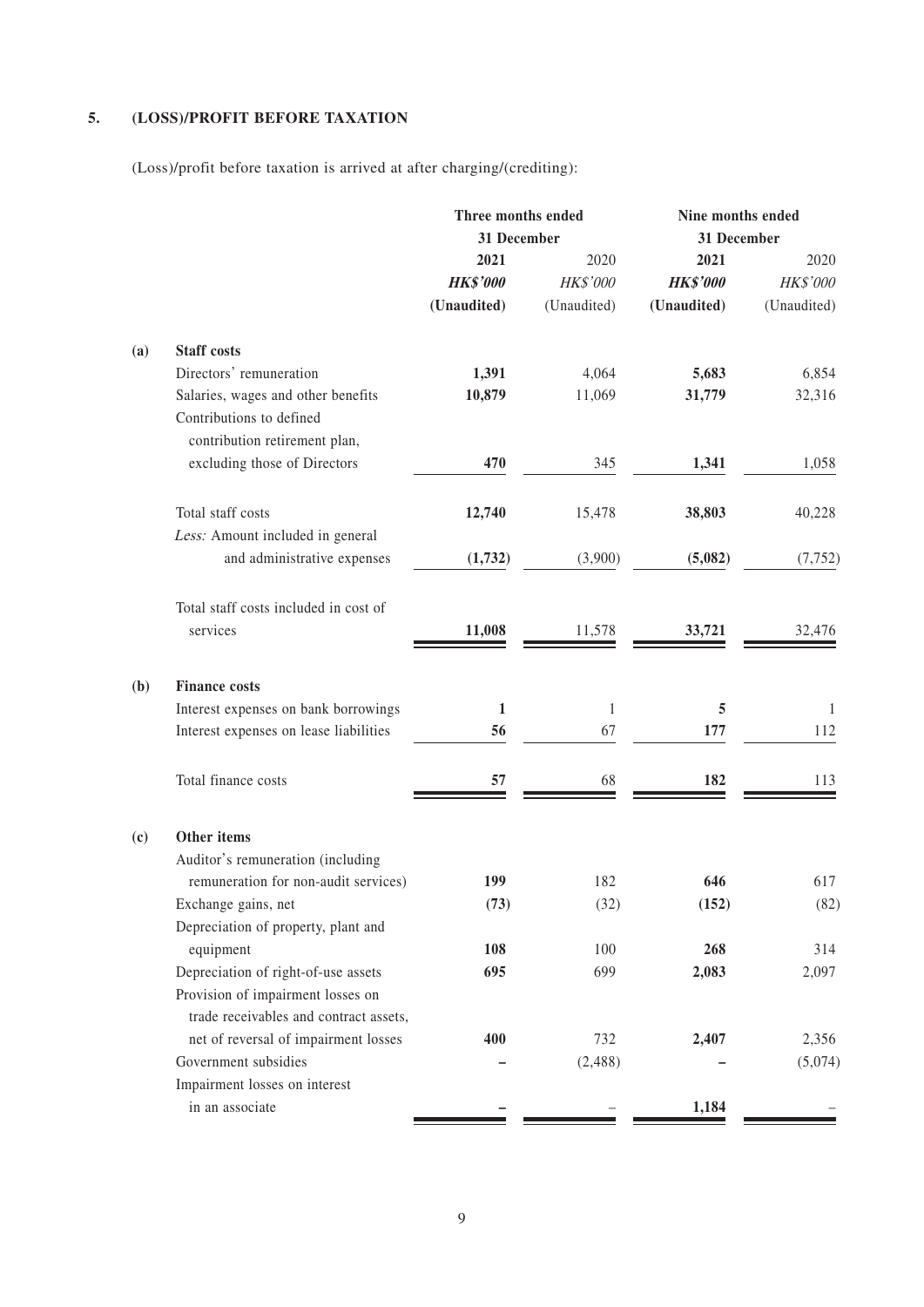#### **6. INCOME TAX EXPENSES/(CREDIT)**

|                           | Three months ended |             | Nine months ended |                 |
|---------------------------|--------------------|-------------|-------------------|-----------------|
|                           | 31 December        |             | 31 December       |                 |
|                           | 2021<br>2020       |             | 2021              | 2020            |
|                           | <b>HK\$'000</b>    | HK\$'000    | <b>HK\$'000</b>   | <b>HK\$'000</b> |
|                           | (Unaudited)        | (Unaudited) | (Unaudited)       | (Unaudited)     |
| <b>Current tax:</b>       |                    |             |                   |                 |
| Hong Kong Profits Tax     | (65)               | (527)       | 270               | 587             |
| PRC Enterprise Income Tax |                    | 99          |                   | 99              |
|                           | (65)               | (428)       | 270               | 686             |
| <b>Deferred taxation:</b> |                    |             |                   |                 |
| Origination and reversal  |                    |             |                   |                 |
| of temporary differences  | (51)               | (85)        | (30)              | (91)            |
|                           | (116)              | (513)       | 240               | 595             |

#### **(a) Hong Kong Profits Tax**

Hong Kong Profits Tax has been provided in accordance with two-tiered profits tax rate regime, the first HK\$2,000,000 of assessable profits of a qualifying group entity is taxed at 8.25% and the assessable profits above HK\$2,000,000 are taxed at 16.5% for the nine months ended 31 December 2021 and 2020. The assessable profits of group entities not qualifying for the two-tiered profits tax regime are taxed at a flat rate of 16.5%.

#### **(b) PRC Enterprise Income Tax**

No provision for PRC Enterprise Income Tax has been made as the subsidiary incorporated in the People's Republic of China (the "PRC") has estimated tax losses for the nine months ended 31 December 2021 and 2020.

#### **(c) Macau Complementary Tax**

No provision of Macau Complementary Tax has been made as the subsidiary incorporated in Macau has estimated tax losses for the nine months ended 31 December 2021 and 2020.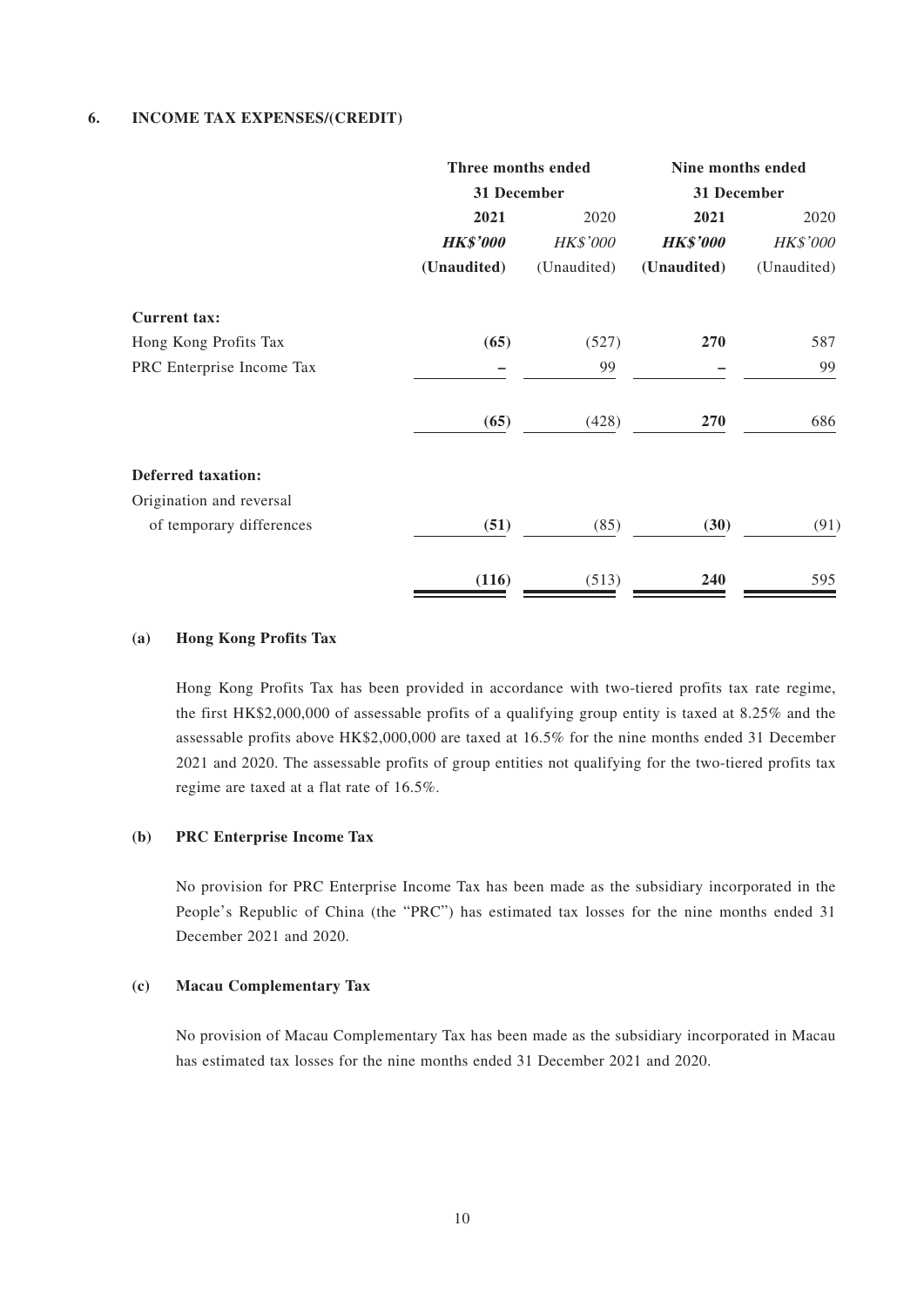#### **(d) Cayman Islands and BVI Income Tax**

Pursuant to the rules and regulations of the Cayman Islands and the BVI, the Group is not subject to any income tax in the Cayman Islands and the BVI.

#### **7. DIVIDENDS**

The Board does not recommend the payment of a dividend for the nine months ended 31 December 2021 (for the nine months ended 31 December 2020: nil).

#### **8. (LOSS)/EARNINGS PER SHARE**

The calculation of basic and diluted (loss)/earnings per share attributable to owners of the Company is based on the following data:

| Nine months ended |  |
|-------------------|--|
| 31 December       |  |
| 2020              |  |
| <b>HK\$'000</b>   |  |
| (Unaudited)       |  |
|                   |  |
| 6,740             |  |
|                   |  |
|                   |  |
|                   |  |
| 960,000           |  |
|                   |  |
| 0.70              |  |
|                   |  |

The calculation of basic (loss)/earnings per share is based on the (loss)/profit for the period attributable to owners of the Company and weighted average number of shares in issue of the Company.

Diluted (loss)/earnings per share for those periods are the same as basic (loss)/earnings per share as there were no potential ordinary shares outstanding.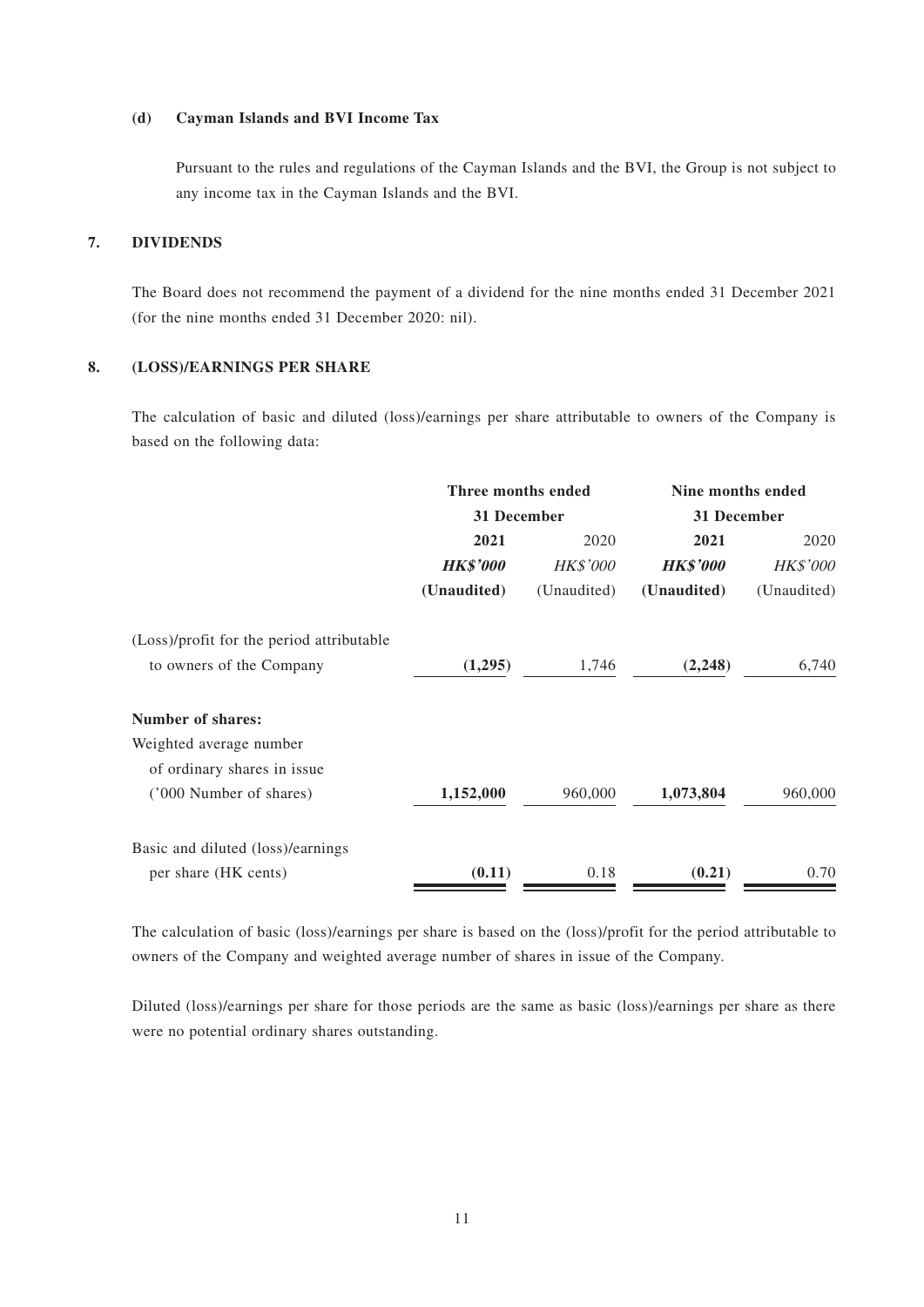## **MANAGEMENT DISCUSSION AND ANALYSIS**

## **BUSINESS REVIEW AND OUTLOOK**

The Group is a construction engineering consultant focusing on the area of comprehensive structural and geotechnical engineering which is mainly provided in Hong Kong. The Group's consultancy services mainly cover: (i) structural engineering; (ii) geotechnical engineering; (iii) certain civil engineering practice areas; and (iv) material engineering.

For structural engineering, it involves loading calculation and stress designs. For geotechnical engineering, it involves calculation of earth surface conditions and assessment of risks posed by site conditions. For certain civil engineering practice areas, it involves infrastructure works (such as drainage). For material engineering, it involves analysing the use of and selecting building materials in a construction project. We also provide some other related services such as Registered Structural Engineers and Authorized Persons (as defined in the prospectus of the Company dated 31 August 2018 (the "Prospectus")) work in relation to alterations and additions works and expert services from time to time as requested by our clients.

During the nine months ended 31 December 2021, the Group recorded a decrease in revenue of approximately 7.9% to approximately HK\$52.9 million from approximately HK\$57.5 million for the preceding financial period. The decrease was due to no revenue in relation to the e-commerce online platform consulting services, for the nine months ended 31 December 2021.

The Group was focusing on developing business opportunities for its engineering consultancy services from existing clients and was looking for increasing the types of consultancy services to be provided to various clients. Looking forward, the business and operating environments of the Group will remain challenging. The Group continues to expand its market share by securing more engineering consultancy service contracts.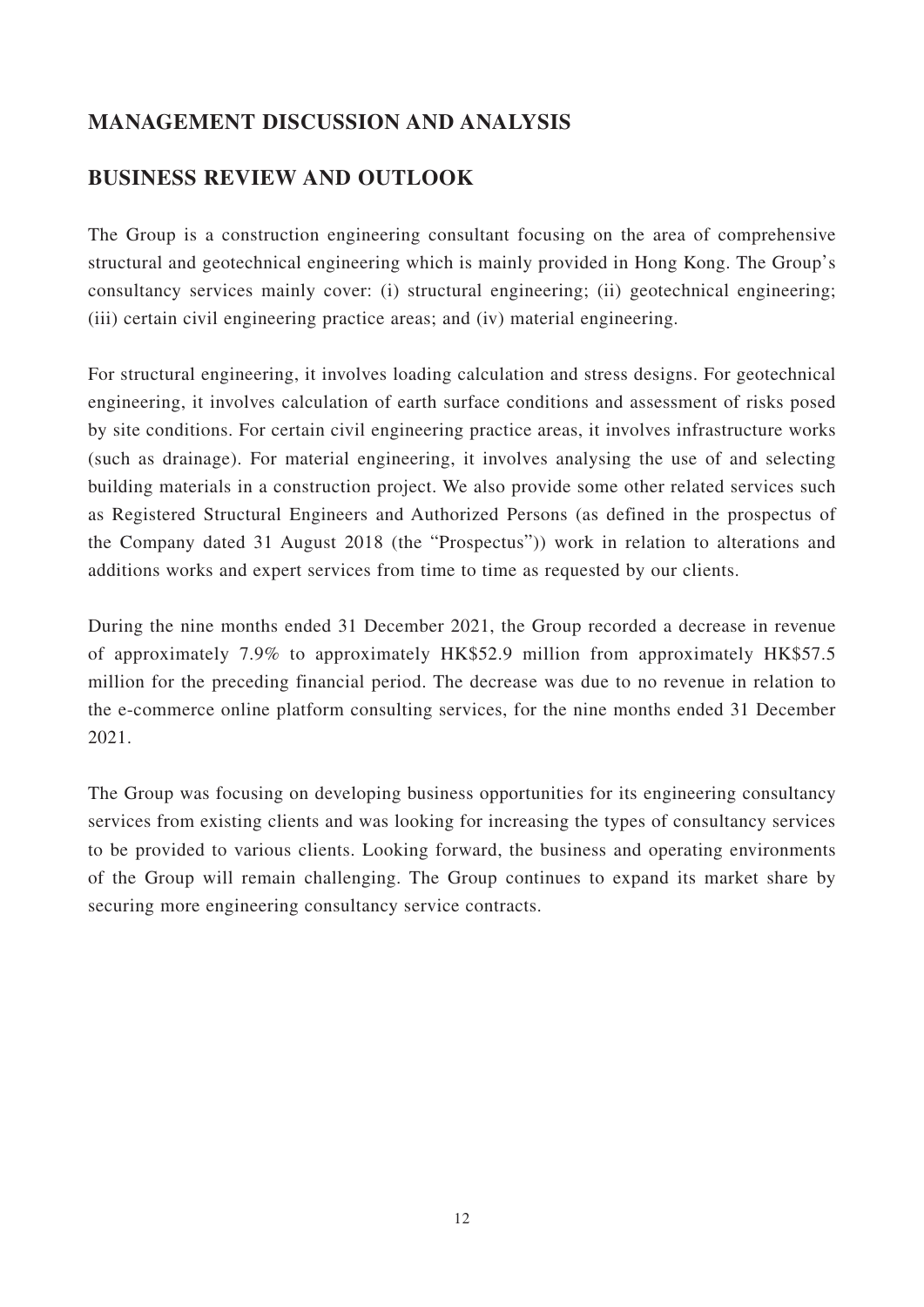### **FINANCIAL REVIEW**

### **Revenue**

The revenue of the Group decreased from approximately HK\$57.5 million for the nine months ended 31 December 2020 to approximately HK\$52.9 million for the nine months ended 31 December 2021, representing a decrease of approximately 7.9%. The decrease was due to no revenue in relation to the e-commerce online platform consulting services, for the nine months ended 31 December 2021.

On 26 March 2021, the Group disposed of Etuan Technology Limited and hereby disposed of its interests in Hangzhou Zhouji Network Technology Limited ("Zhouji Network") held through a variable interest entity arrangement ("Disposal of Subsidiaries"). Revenue from provision of e-commerce online platform consulting services of approximately HK\$5.4 million was derived from Zhouji Network for the nine months ended 31 December 2020.

### **Cost of Services**

The cost of services increased from approximately HK\$35.4 million for the nine months ended 31 December 2020 to approximately HK\$37.9 million for the nine months ended 31 December 2021, representing an increase of approximately 7.2%. Such increase during the period ended 31 December 2021 was mainly attributable to the net effect of (i) increase in the subconsulting charges incurred for the projects that required subconsulting services undertaken by the Group; (ii) increase in staff costs and benefits related to structural and geotechnical engineering consultancy services included in cost of services; (iii) payment of discretionary bonus to directors during the nine months ended 31 December 2021; and (iv) absence of staff costs incurred related to e-commerce online platform undertaken by the Group for the nine months ended 31 December 2020.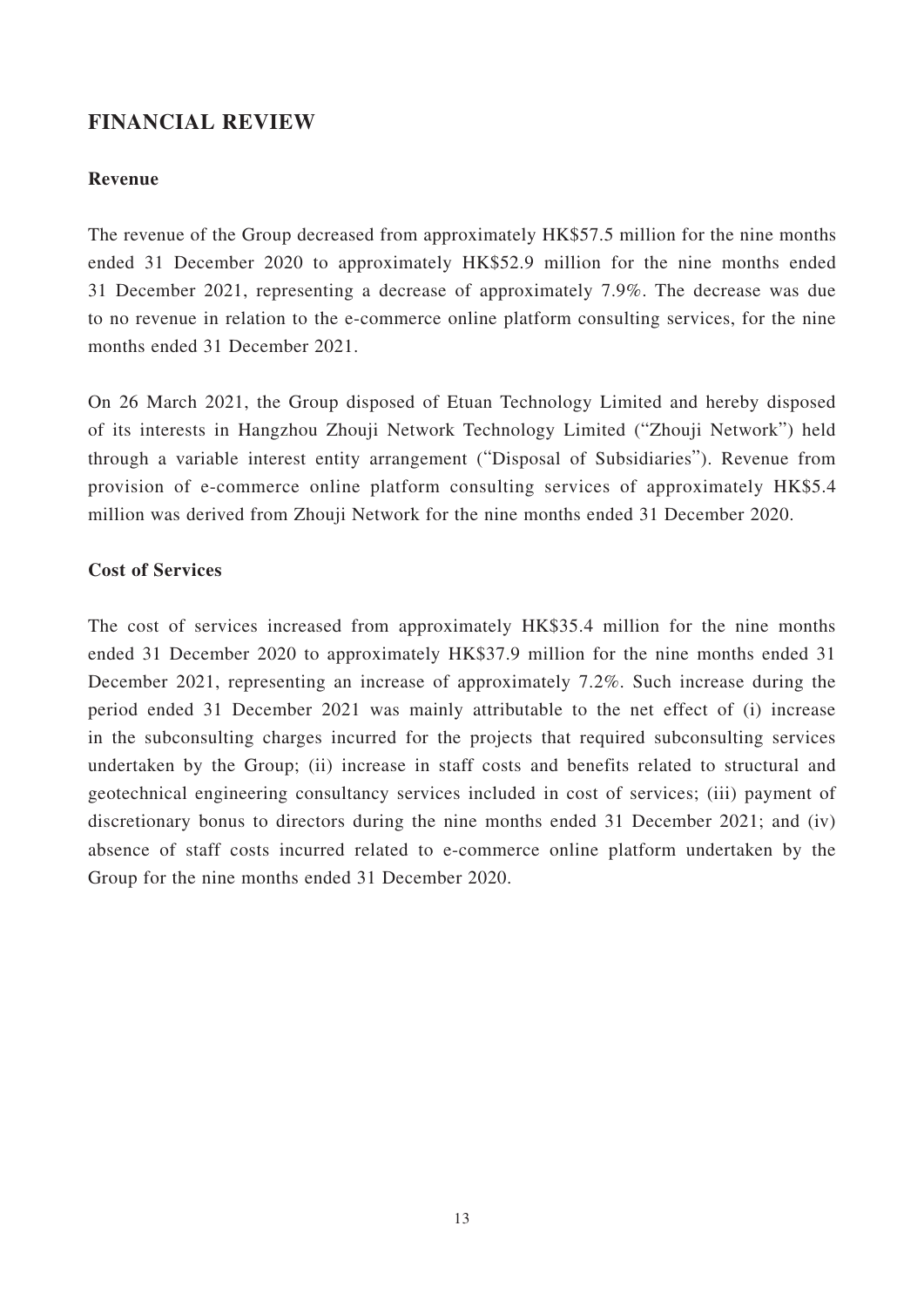### **Gross Profit**

Gross profit of the Group decreased by approximately HK\$7.1 million from approximately HK\$22.1 million for the nine months ended 31 December 2020 to approximately HK\$15.0 million for the nine months ended 31 December 2021, representing a decrease of approximately 32.2%. The net decrease was mainly caused by the increase in subconsulting charges, staff costs and benefits and payment of discretionary bonus to directors related to structural and geotechnical engineering consultancy services for the nine months ended 31 December 2021 and no staff costs incurred in relation to e-commerce online platform undertaken by the Group in the preceding financial period as discussed above. The overall gross profit margin decreased from approximately 38.4% for the nine months ended 30 December 2020 to approximately 28.3% for the nine months ended 31 December 2021.

### **Other Income**

The other income of the Group for the nine months ended 31 December 2021 and 2020 were approximately HK\$0.1 million and HK\$5.7 million respectively, representing an decrease of approximately 83.9%. The substantial decrease was mainly attributable to the absence of oneoff government subsidies received from the Government of Hong Kong Special Administrative Region of the People's Republic of China ("HKSAR Government") under the Employment Support Scheme, which occurred during the nine months ended 31 December 2020.

### **Other Gains and Losses, Net**

The net amount of other gains and losses of the Group for the nine months ended 31 December 2021 and 2020 were approximately HK\$3.4 million and HK\$2.1 million respectively, representing an increase of approximately 62.2%. Such increase was primarily attributable to the impairment loss recognised in respect of the interest in an associate for the nine months ended 31 December 2021.

### **General and Administrative Expenses**

General and administrative expenses of the Group decreased by approximately HK\$4.6 million or 25.0% from approximately HK\$18.3 million for the nine months ended 31 December 2020 to approximately HK\$13.7 million for the nine months ended 31 December 2021. General and administrative expenses primarily consisted of staff costs for accounting and administrative staff, accrued staff bonus, staff training and welfare, depreciation, and legal and professional fees. Such decrease was mainly attributable to the (i) decrease in legal and professional fees; and (ii) decrease in staff costs, staff welfare and benefits for the nine months ended 31 December 2021 due to the Disposal of Subsidiaries on 26 March 2021.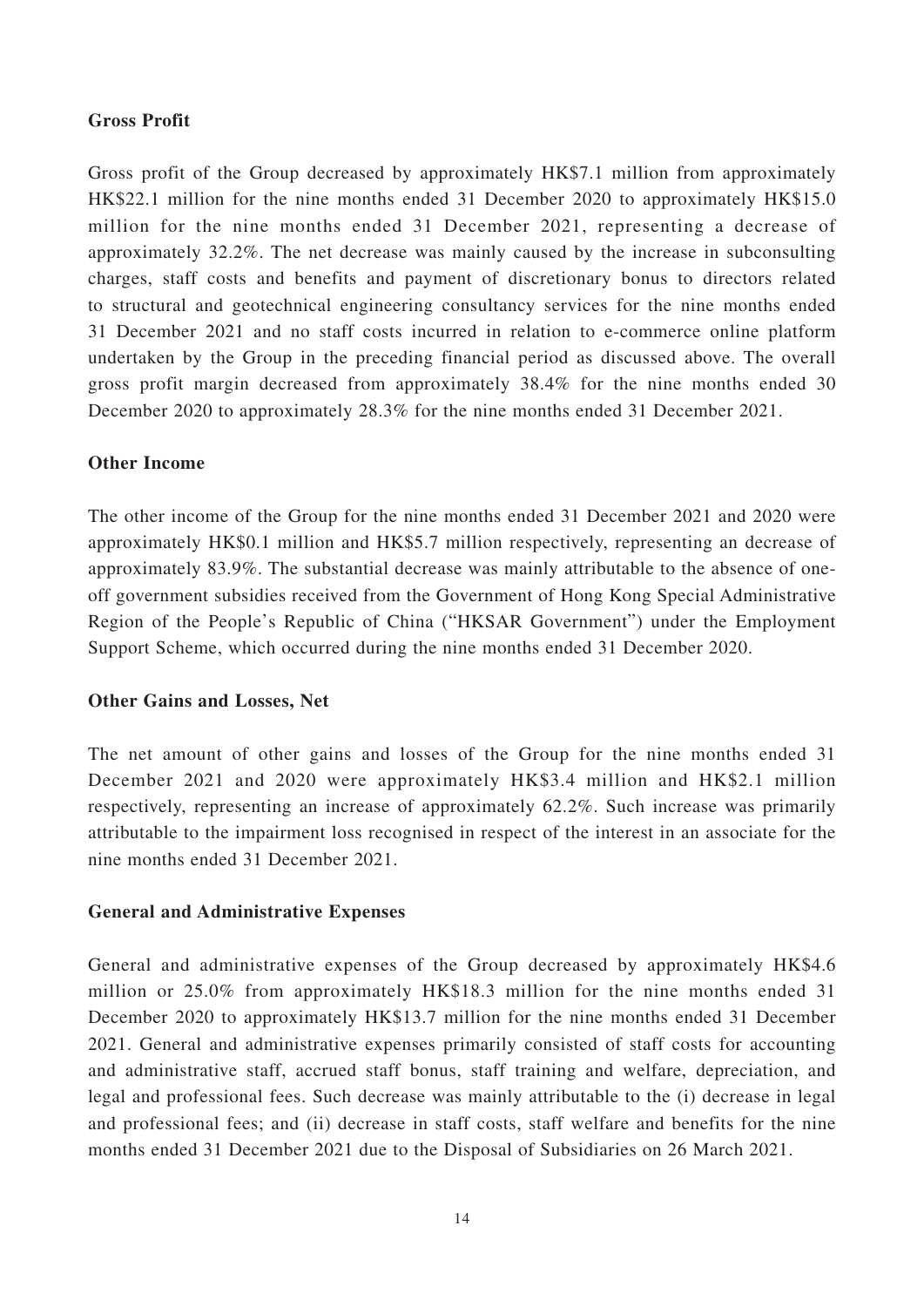### **Finance Costs**

The finance costs of the Group for the nine months ended 31 December 2021 and 2020 were approximately HK\$0.2 million and HK\$0.1 million respectively, representing interest expenses on lease liabilities and interest expenses on bank borrowings.

### **Income Tax (Expenses)/Credit**

Income tax expenses of the Group decreased by approximately HK\$0.4 million or 59.7% from approximately HK\$0.6 million for the nine months ended 31 December 2020 to approximately HK\$0.2 million for the nine months ended 31 December 2021. Such decrease was consistent with the decrease in estimated assessable profits of a major operating subsidiary of the Company.

### **(Loss)/Profit for the Period**

Loss for the period of the Group amounted to approximately HK\$2.2 million for the nine months ended 31 December 2021 (for the nine months ended 31 December 2020: profit of approximately HK\$6.7 million). The loss was primarily attributable to the (i) increase in cost of services resulting from (a) increase in the subconsulting charges incurred for the projects that required subconsulting services undertaken by the Group; (b) increase in staff costs included in cost of services; and (c) payment of discretionary bonus to directors; (ii) no oneoff government subsidies received from HKSAR Government under the Employment Support Scheme; and (iii) impairment loss recognised in respect of the interest in an associate, for the nine months ended 31 December 2021.

### **LIQUIDITY AND FINANCIAL RESOURCES**

The Group has met its liquidity requirements principally through net cash flows generated from its operations and bank borrowings. The Group's principal uses of cash have been, and are expected to continue to be, applied to operational costs. The Directors believe that in the long-term, the Group's operations will be funded by internally generated cash flows and, if necessary, additional equity financing and/or bank borrowings.

The current ratio decreased from approximately 5.2 times as at 31 March 2021 to approximately 3.0 times as at 31 December 2021. The decrease was mainly due to increase in contract liabilities as at 31 December 2021.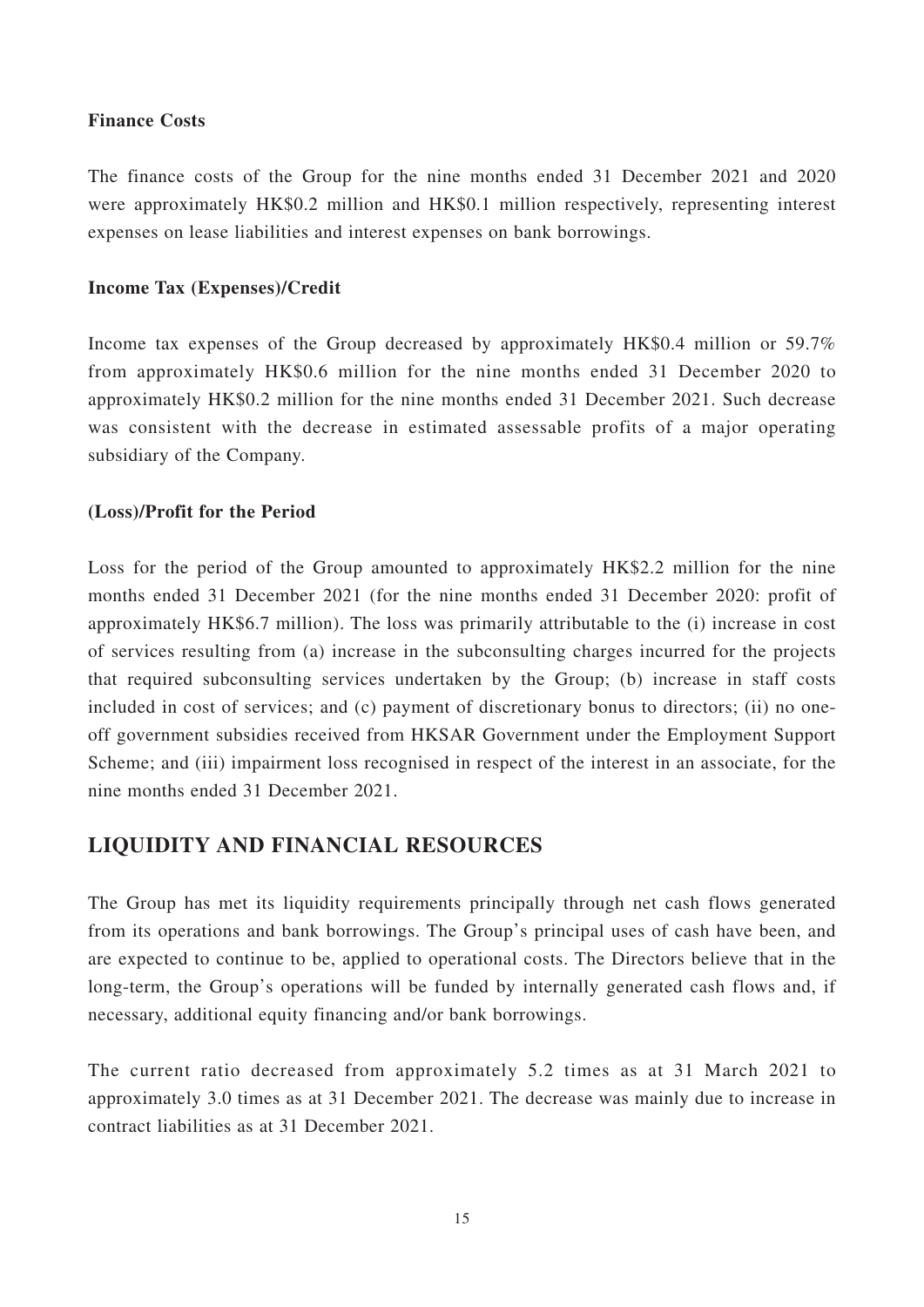As at 31 December 2021 and 31 March 2021, the Group had no borrowings. The gearing ratio as at 31 December 2021, calculated based on total debts divided by total equity at the end of the reporting period and multiplied by 100%, was therefore not applicable. The Directors consider the Group's financial position is sound and strong and the Group has sufficient liquidity to satisfy its funding requirements with available bank and cash balances, and bank credit facilities.

## **TREASURY POLICY**

The Group has adopted a prudent financial management approach towards its treasury policies and thus maintained a healthy liquidity position throughout the current period. The Group strives to reduce exposure to credit risk by performing ongoing credit assessments and evaluations of the financial status of its customers. To manage liquidity risk, the Board closely monitors the Group's liquidity position to ensure that the liquidity structure of the Group's assets, liabilities and other commitments can meet its funding requirements from time to time.

## **CAPITAL STRUCTURE**

The shares of the Company were listed on GEM of the Stock Exchange on 17 September 2018. There has been no change in the capital structure of the Company since then. The share capital of the Company only comprises of ordinary shares.

As at the date of this announcement, the Company's authorised share capital was HK\$15,000,000 divided into 1,500,000,000 shares at par value of HK\$0.01 each and the number of its issued ordinary shares was  $1,152,000,000$ .

### **COMMITMENTS**

As at 31 December 2021, the Group did not have any capital commitments.

## **FUTURE PLANS FOR MATERIAL INVESTMENTS AND CAPITAL ASSETS**

As at 31 December 2021, save for the business plans set out in the Prospectus, the Group did not have other plans for material investments and capital assets.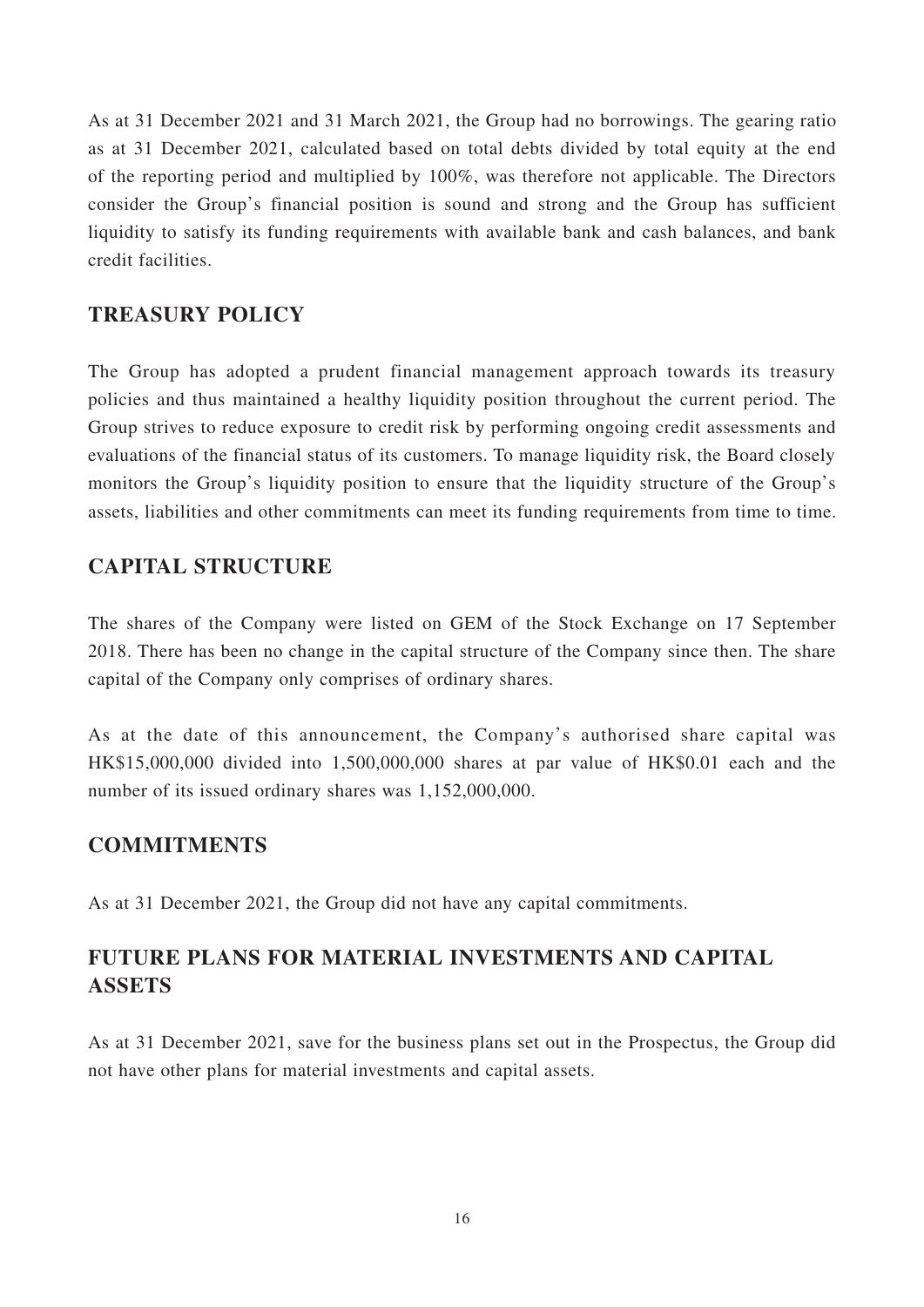# **MATERIAL ACQUISITIONS AND DISPOSALS OF SUBSIDIARIES AND ASSOCIATES**

On 22 July 2021, the Company issued 192,000,000 new ordinary shares for the acquisition of 23.4% issued share capital of OPS Holdings Limited. The closing share price of the Company's shares at the date of issue was HK\$0.128 per share.

## **CONTINGENT LIABILITIES**

The Group did not have any significant contingent liabilities as at 31 December 2021 (31 March 2021: nil).

## **EXPOSURE TO EXCHANGE RATE FLUCTUATION**

The Group's revenue generating operations are mainly transacted in Hong Kong dollars. In addition, the Group bank balances are mainly denominated in Hong Kong dollars. The Directors consider the impact of foreign exchange exposure to the Group is minimal.

## **CHARGE ON GROUP'S ASSETS**

The Group did not have any pledged assets as at 31 December 2021 (31 March 2021: nil).

## **EVENTS AFTER THE REPORTING PERIOD**

On 6 January 2022, OPS Holdings Limited ("OPS"), an associate of the Company, has allotted and issued of 1,800 new ordinary shares at US\$1,290 each to Alpha Generator Limited, one of existing shareholders of OPS (the "Issue of New Shares").

Immediately before the Issue of New Shares, OPS had 10,000 shares in issue. WAC (Hong Kong) Limited ("WAC"), a subsidiary of the Company, holds 23.4% of equity of the issued share capital of OPS. Immediately after the Issue of New Shares, OPS had 11,800 shares in issue. Accordingly, the shareholding percentage of OPS held by WAC was diluted from 23.4% to approximately 19.8%.

In respect of the dilution in shareholding percentage of OPS, based on the Group's internal assessment, the impact on valuation of the Group's investment in OPS was immaterial.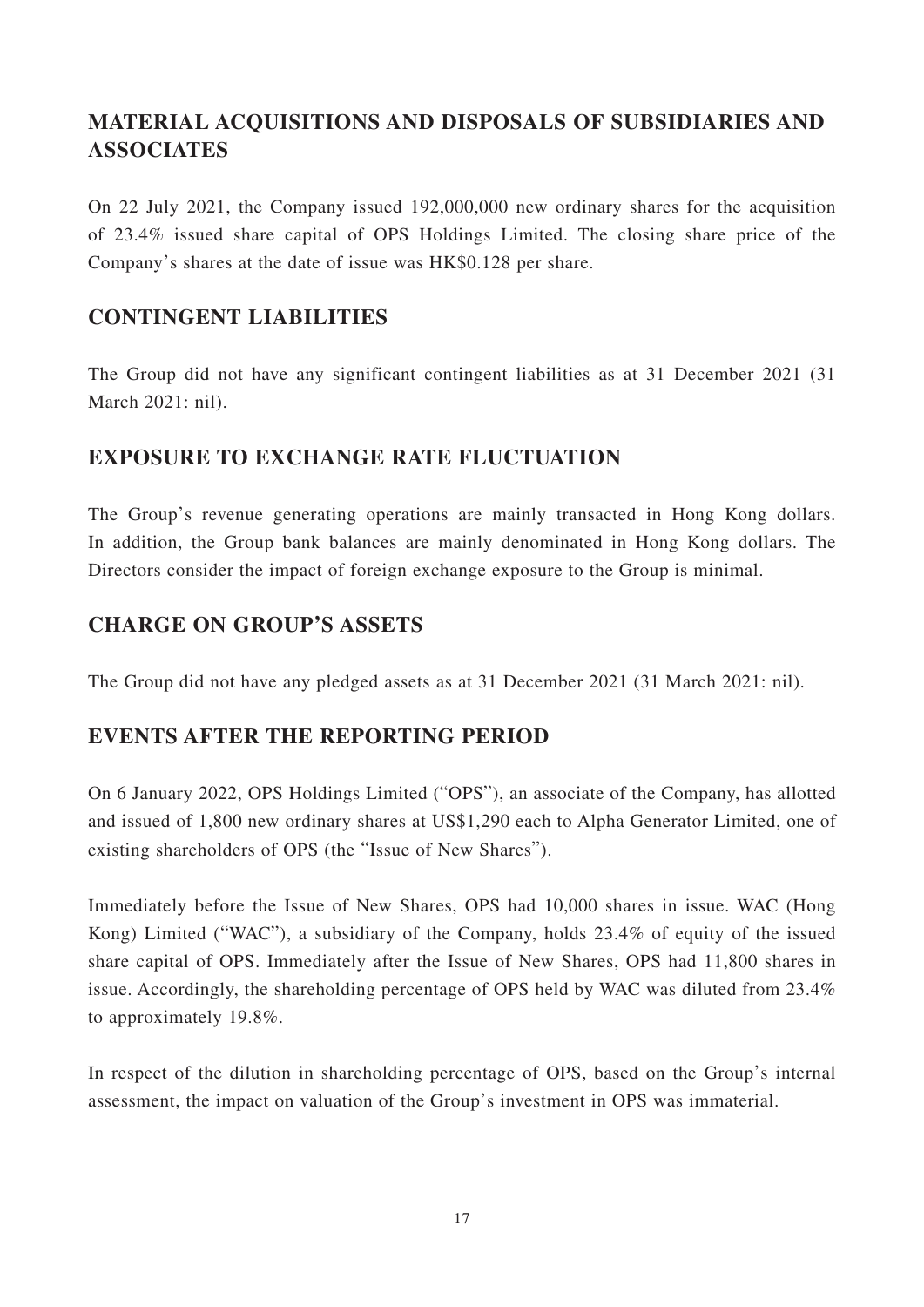## **EMPLOYEES AND REMUNERATION POLICIES**

As at 31 December 2021, the Group employed a total of 140 employees (31 December 2020: 135 employees). The staff costs, including Directors' emoluments, of the Group were approximately HK\$38.8 million for the nine months ended 31 December 2021 (31 December 2020: approximately HK\$40.2 million). Remuneration is mainly determined with reference to market trends, the Group's operating results, and the performance, qualification and experience of individual employee. The remuneration packages mainly comprise basic salaries, medical coverage, overtime allowance, travelling allowance and discretionary bonuses based on individual performance, which are offered to employees as recognition of and reward for their contribution.

# **COMPARISON BETWEEN BUSINESS OBJECTIVES AND ACTUAL BUSINESS PROGRESS**

The following is a comparison between the Group's business plans as set out in the Prospectus and the Group's actual business progress as at 31 December 2021:

|                                                                              | Principal business plan                                                                                   |                                                                                                                                                                                                                                                                                                                                                                                                                                                                                                                                                                                                                                                                               |  |  |
|------------------------------------------------------------------------------|-----------------------------------------------------------------------------------------------------------|-------------------------------------------------------------------------------------------------------------------------------------------------------------------------------------------------------------------------------------------------------------------------------------------------------------------------------------------------------------------------------------------------------------------------------------------------------------------------------------------------------------------------------------------------------------------------------------------------------------------------------------------------------------------------------|--|--|
| <b>Business objective</b>                                                    | and activity as stated                                                                                    | Actual business progress up to                                                                                                                                                                                                                                                                                                                                                                                                                                                                                                                                                                                                                                                |  |  |
| and strategy                                                                 | in the Prospectus                                                                                         | <b>31 December 2021</b>                                                                                                                                                                                                                                                                                                                                                                                                                                                                                                                                                                                                                                                       |  |  |
| Support and expand<br>our structural<br>and geotechnical<br>engineering team | Retain the new staff<br>employed<br>Maintenance of<br>٠<br>computers and software<br>for additional staff | The Group has recruited<br>$\bullet$<br>seventeen new junior to senior<br>level engineering staff and<br>draftsman trainees to handle<br>new projects in the area of<br>structural engineering. Taking<br>into account of the new recruits<br>in 2018, 2019, 2020 and 2021,<br>the Group has incurred staff costs<br>of approximately HK\$7.5 million<br>as at 31 December 2021 after the<br>listing of the Company's shares<br>on GEM of the Stock Exchange<br>on 17 September 2018 (the<br>"Listing").<br>As at 31 December 2021, the<br>$\bullet$<br>Group has purchased new<br>computers and software for<br>new staff in the amount of<br>approximately HK\$0.7 million. |  |  |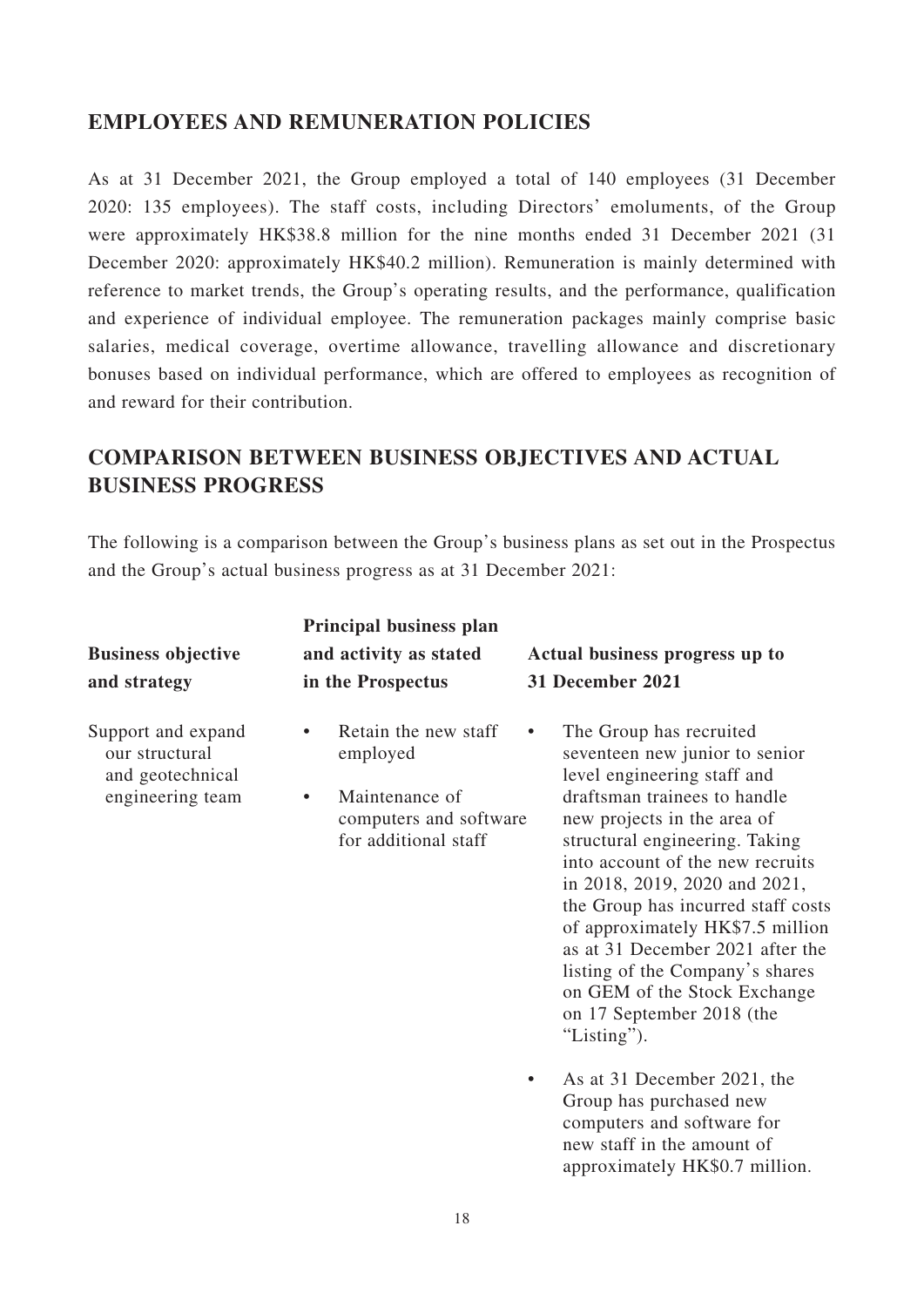| <b>Business objective</b><br>and strategy                                                                   | Principal business plan<br>and activity as stated<br>in the Prospectus    | Actual business progress up to<br><b>31 December 2021</b>                                                                                                                                                                                                                                                                                                         |  |  |
|-------------------------------------------------------------------------------------------------------------|---------------------------------------------------------------------------|-------------------------------------------------------------------------------------------------------------------------------------------------------------------------------------------------------------------------------------------------------------------------------------------------------------------------------------------------------------------|--|--|
| Grow and develop our<br>civil engineering team                                                              | Retain the new staff<br>٠<br>employed                                     | The Group has recruited fifteen<br>$\bullet$<br>new junior to senior level<br>engineering staff to handle<br>new projects in the area of<br>civil engineering. Taking into<br>account the new recruits in<br>2018, 2019, 2020 and 2021, the<br>Group has incurred staff costs of<br>approximately HK\$4.5 million<br>as at 31 December 2021 after the<br>Listing. |  |  |
| Expand our office<br>infrastructure and<br>building information<br>modelling (the "BIM") $\cdot$<br>upgrade | Retain the new staff<br>employed<br>Upgrade computers<br>and software for | The Group has recruited one<br>$\bullet$<br>BIM experienced engineer and<br>upgraded computer equipment and<br>server infrastructure.                                                                                                                                                                                                                             |  |  |
|                                                                                                             | existing staff<br>Minor renovation for<br>office upgrade                  | As at 31 December 2021, the<br>$\bullet$<br>Group has purchased four sets<br>of BIM software licenses and<br>computer equipment amounting to<br>approximately HK\$194,000.                                                                                                                                                                                        |  |  |
|                                                                                                             |                                                                           | As at 31 December 2021, the                                                                                                                                                                                                                                                                                                                                       |  |  |

- Group has paid approximately HK\$45,000 to sponsor its engineering staff to attend BIM training courses held by third parties.
- The Group postponed the plan to rent additional office space due to the current outbreak of COVID-19 and the social unrest in Hong Kong.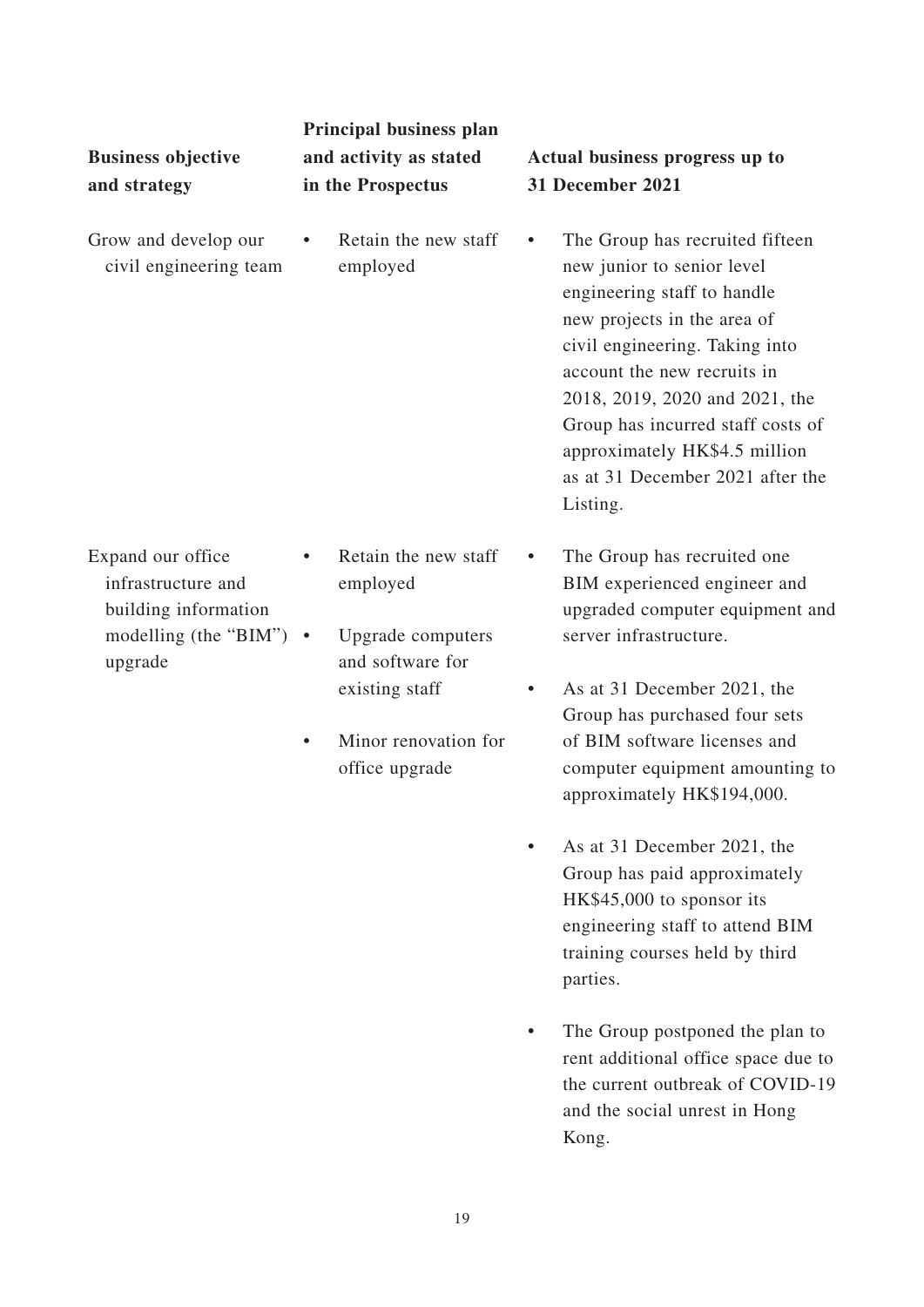| <b>Business objective</b><br>and strategy                                                   | Principal business plan<br>and activity as stated<br>in the Prospectus     | Actual business progress up to<br>31 December 2021                                                                                                                                                                                                                   |  |  |
|---------------------------------------------------------------------------------------------|----------------------------------------------------------------------------|----------------------------------------------------------------------------------------------------------------------------------------------------------------------------------------------------------------------------------------------------------------------|--|--|
| Support and expand our<br>material engineering<br>and building repairs<br>area of service   | Retain the new staff<br>$\bullet$<br>employed                              | The Group has recruited one<br>$\bullet$<br>new junior engineering staff to<br>handle new projects in the area<br>of material engineering. The<br>Group has incurred staff costs of<br>approximately HK\$0.1 million<br>as at 31 December 2021 after the<br>Listing. |  |  |
| Acquisition of or<br>investment in companies<br>in construction and<br>property development | Explore business<br>٠<br>opportunities for<br>acquisition or<br>investment | The Group has acquired a<br>$\bullet$<br>company of approximately<br>HK\$0.1 million as at 31<br>December 2021 after the Listing.                                                                                                                                    |  |  |

industry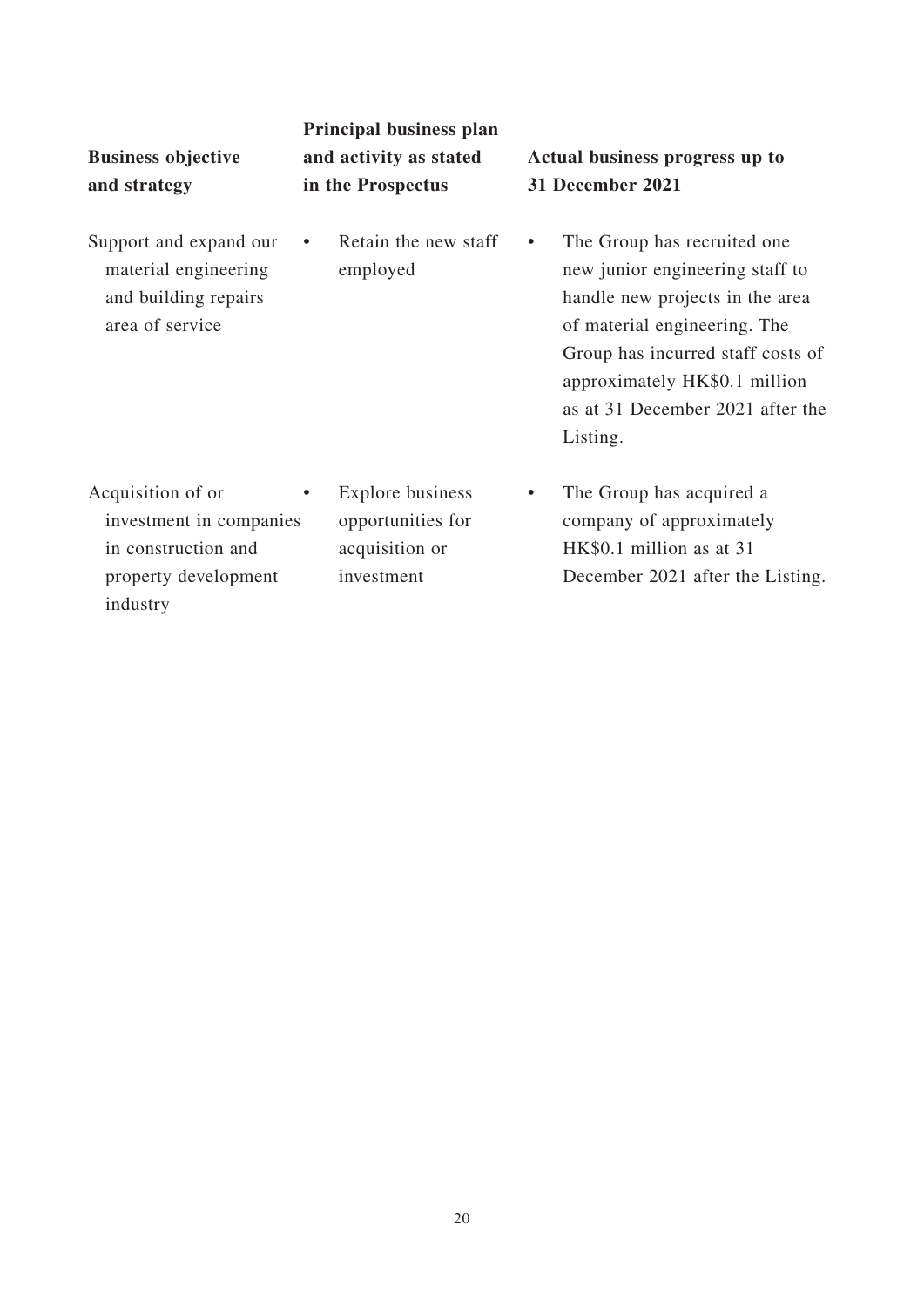### **USE OF PROCEEDS**

The shares of the Company were successfully listed on GEM of the Stock Exchange on 17 September 2018. The net proceeds received by the Company from the issue of 288,000,000 ordinary shares by way of share offer at a price of HK\$0.20 per share on 17 September 2018 was approximately HK\$26.9 million (after deduction of listing expenses). Up to 31 December 2021, we utilised the net proceeds in accordance with the designated uses set out in the Prospectus and the announcements of the Company dated 5 March 2021 and 31 December 2021 in relation to the change in use of proceeds as follows:

|                                                                                                   | <b>Revised</b><br>allocation of<br>the total net<br>proceeds<br>designated<br>in the<br>announcement<br>dated on | <b>Actual usage</b><br>of net<br>proceeds up to | <b>Unutilised</b>        | balance as at Expected timeline for                  |
|---------------------------------------------------------------------------------------------------|------------------------------------------------------------------------------------------------------------------|-------------------------------------------------|--------------------------|------------------------------------------------------|
| <b>Business strategies</b>                                                                        | 31 December<br>2021<br>HK\$' million                                                                             | 31 December<br>2021<br>HK\$' million            | 2021<br>HK\$' million    | 31 December utilising the unutilised<br>net proceeds |
| Support and expand our structural and<br>geotechnical engineering team                            | 11.8                                                                                                             | 8.2                                             |                          | 3.6 On or before<br>31 March 2023                    |
| Grow and develop our civil engineering team                                                       | 7.9                                                                                                              | 4.5                                             |                          | 3.4 On or before<br>31 March 2023                    |
| Expand our office infrastructure<br>and BIM upgrade                                               | 1.3                                                                                                              | 0.9                                             |                          | 0.4 On or before<br>31 March 2023                    |
| Support and expand our material engineering<br>and building repairs area of service               | 0.1                                                                                                              | 0.1                                             | $\overline{\phantom{0}}$ | Not applicable                                       |
| General working capital                                                                           | 1.2                                                                                                              | 1.2                                             | $\overline{\phantom{0}}$ | Not applicable                                       |
| Acquisition of or Investment in<br>Companies in construction and<br>property development industry | 4.6                                                                                                              | 0.1                                             | 4.5                      | On or before<br>31 March 2023                        |
|                                                                                                   | 26.9                                                                                                             | 15.0                                            | 11.9                     |                                                      |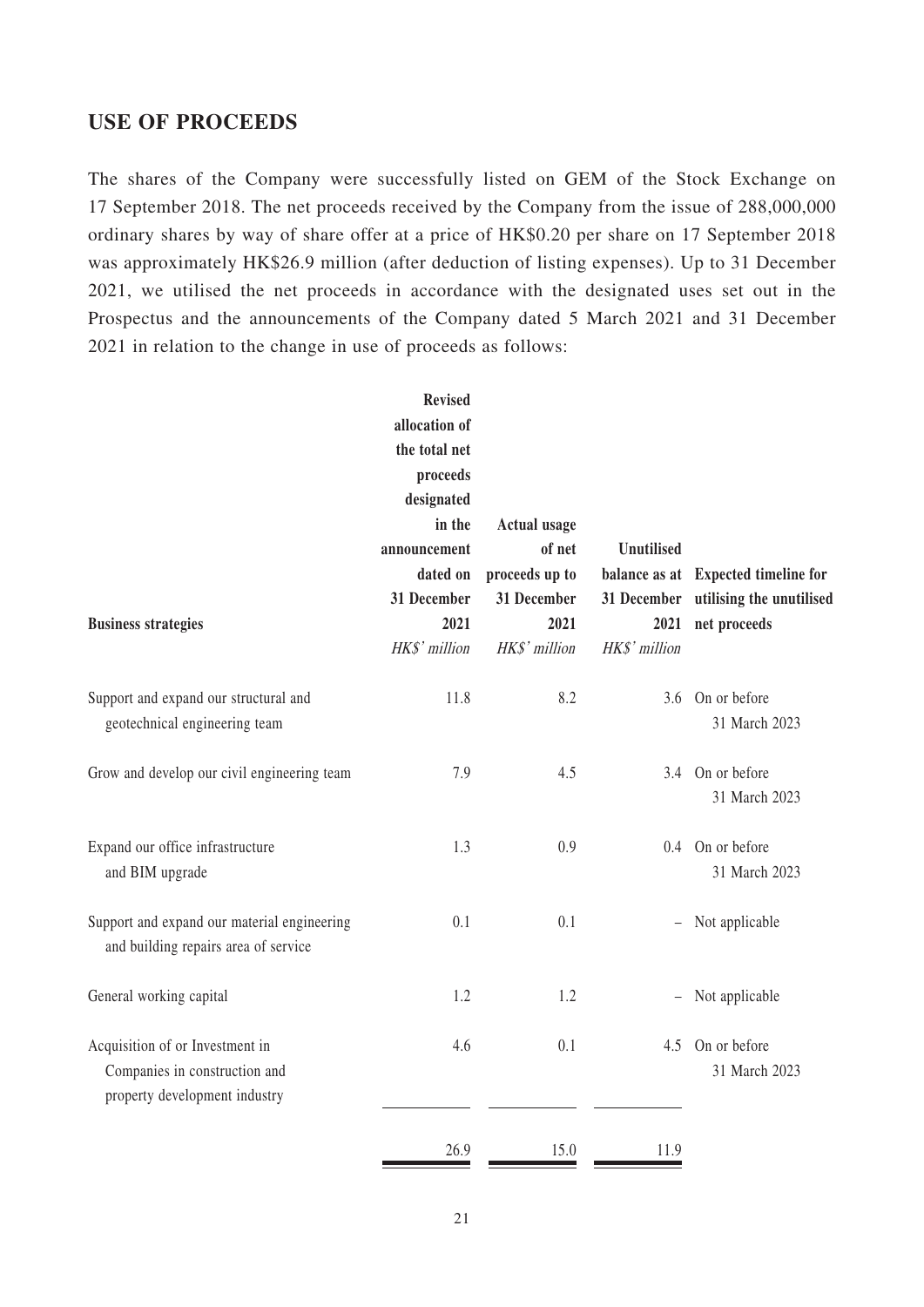The unutilised balance of net proceeds of each designated uses set out above is expected to be fully utilised by 31 March 2023. Please refer to the announcements of the Company dated 28 August 2020, 5 March 2021 and 31 December 2021 for the details of the delay in the use of the net proceeds and change in the use of proceeds, respectively.

## **PRINCIPAL RISKS AND UNCERTAINTIES**

The business operations and results of the Group may be affected by various factors, some of which are external causes and some are inherent to the business. The Board is aware that the Group is exposed to various risks and the principal risks and uncertainties facing the Group are summarized below:

- The Group relies heavily on professional staff, in particular, management team, in operating the business;
- The Group determines the tender price based on, among other things, the estimated time and costs involved in a project, which may deviate from the actual time and costs involved;
- Service fee may not be paid in full due to clients' projects not being completed as originally planned; and
- The Group is exposed to the credit risk of trade receivables and may experience increasing balance of such receivables and longer trade receivables' turnover days.

For other risks and uncertainties facing the Group, please refer to the section headed "Risk Factors" in the Prospectus. Material principal risks and uncertainties affecting the Group are substantially unchanged from those disclosed in the Prospectus. The Directors will monitor, assess and respond to the above risks in a timely manner.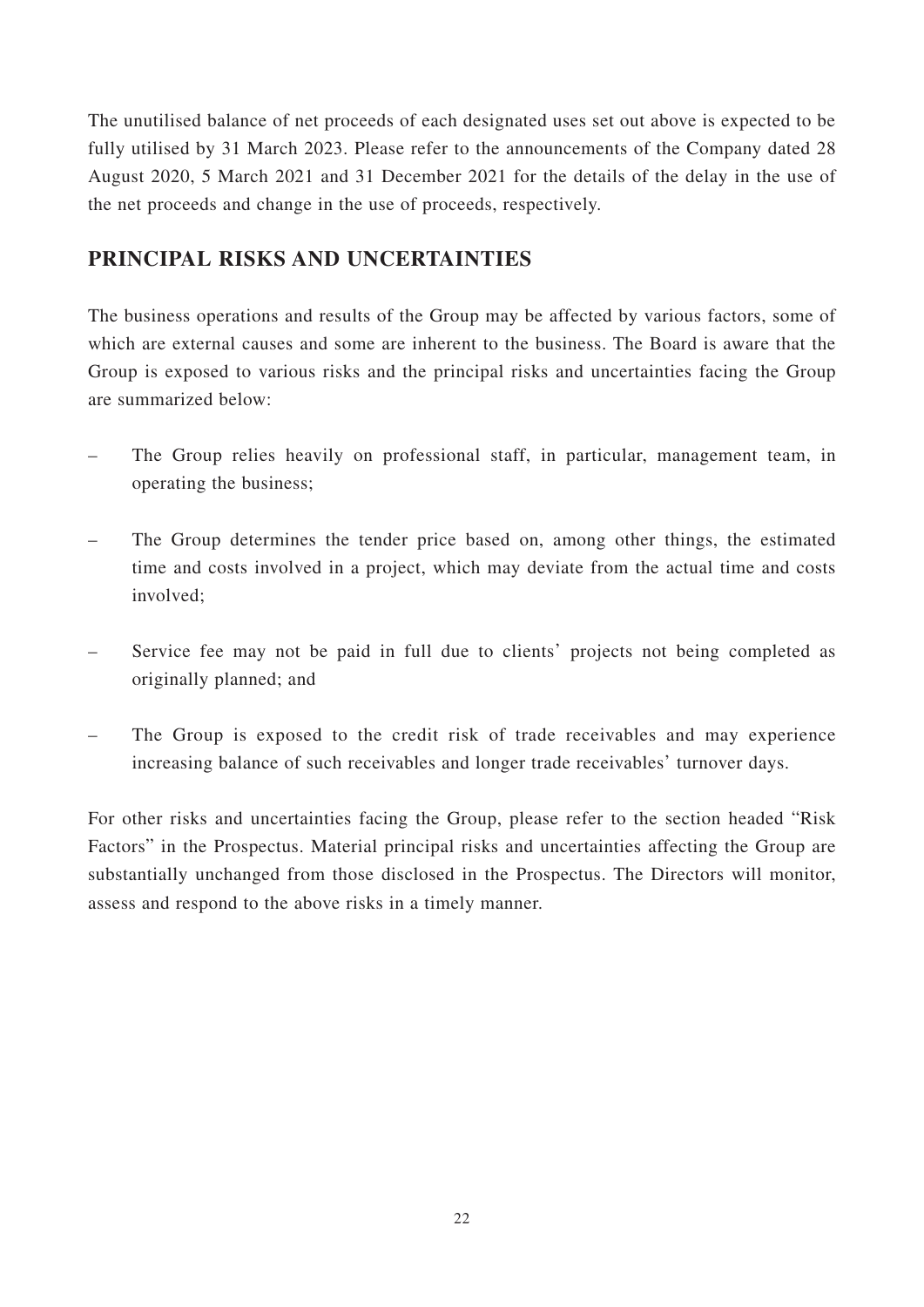### **DISCLOSURE OF INTERESTS**

## **A. Directors' and Chief Executive's Interests and Short Positions in the Shares, Underlying Shares and Debentures of the Company and its Associated Corporation**

As at 31 December 2021, interests and short positions of the Directors and chief executive of the Company in the shares, underlying shares and debentures of the Company and any of its associated corporation (within the meaning of Part XV of the Securities and Futures Ordinance (Chapter 571 of the Laws of Hong Kong) (the "SFO")) which were required (i) to be notified to the Company and the Stock Exchange pursuant to Divisions 7 and 8 of Part XV of the SFO (including interests and short positions in which they were taken or deemed to have under such provisions of the SFO); or (ii) pursuant to Section 352 of the SFO, to be entered in the register referred to therein; or (iii) pursuant to Rules 5.46 to 5.67 of the GEM Listing Rules, to be notified to the Company and the Stock Exchange, were as follows:

### **(i) Long Position in the Company's shares**

|                                              |                                       |                                | Approximate<br>percentage of<br>shareholding<br>in the total<br>issued share<br>capital of the |
|----------------------------------------------|---------------------------------------|--------------------------------|------------------------------------------------------------------------------------------------|
|                                              | Capacity/Nature                       | <b>Number and</b>              | Company                                                                                        |
| <b>Name of Directors</b>                     | of interest                           | class of shares                | (Note 2)                                                                                       |
| Dr. Chan Yin Nin<br>("Dr. Chan") $(Note 1)$  | Interest in controlled<br>corporation | 363,072,000<br>ordinary shares | 31.52%                                                                                         |
| Mr. Kwong Po Lam<br>("Mr. Kwong") $(Note 1)$ | Interest in controlled<br>corporation | 363,072,000<br>ordinary shares | 31.52%                                                                                         |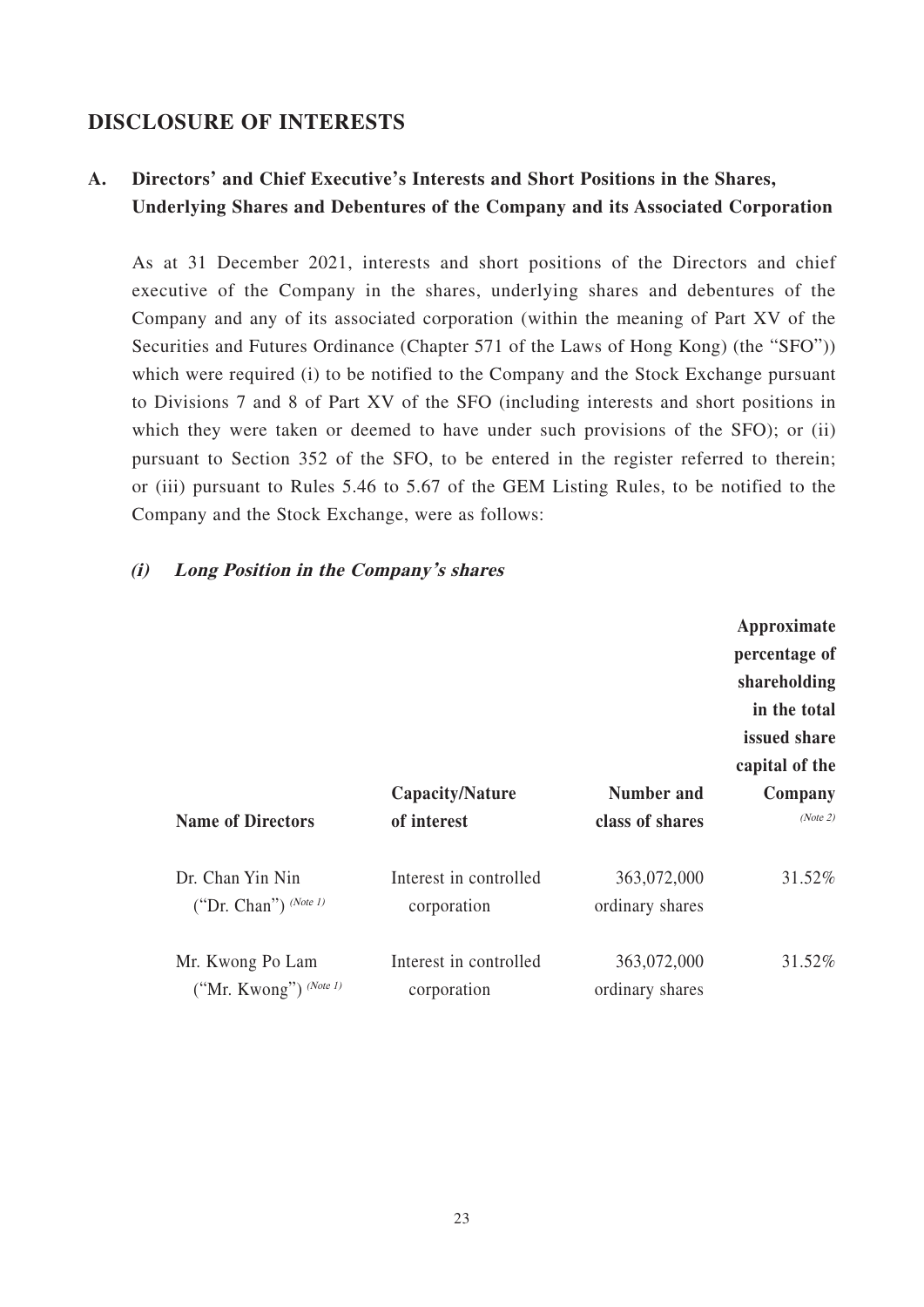#### Notes:

- (1) Manning Properties Limited is owned as to approximately 68.2% by Dr. Chan and approximately 31.8% by Mr. Kwong, which in turn holds approximately 31.52% of the total share capital of the Company. Dr. Chan and Mr. Kwong, as the Concerted Group, restrict their ability to exercise direct control over the Company by holding their interests through Manning Properties Limited, a common investment holding company, and as a result Dr. Chan and Mr. Kwong are presumed to be a group of controlling shareholders pursuant to the Guidance Letter HKEx-GL89-16 issued in November 2016. Accordingly, Dr. Chan and Mr. Kwong are deemed to be interested in the 363,072,000 shares held by Manning Properties Limited.
- (2) Based on the number of issued share of 1,152,000,000 shares as at 31 December 2021.

|                             |                                      |                                |                                                              | Approximate                                                       |  |
|-----------------------------|--------------------------------------|--------------------------------|--------------------------------------------------------------|-------------------------------------------------------------------|--|
| Name of<br><b>Directors</b> | Name of<br>associated<br>corporation | Capacity/Nature<br>of interest | Number of<br>shares held in<br>the associated<br>corporation | percentage of<br>shareholding in<br>the associated<br>corporation |  |
| Dr. Chan                    | Manning<br>Properties<br>Limited     | Beneficial owner               | 7,500 ordinary<br>shares                                     | 68.2%                                                             |  |
| Mr. Kwong                   | Manning<br>Properties<br>Limited     | Beneficial owner               | 3,500 ordinary<br>shares                                     | 31.8%                                                             |  |

#### **(ii) Interests in shares of the associated corporation of the Company**

Note: Manning Properties Limited is owned as to approximately 68.2% by Dr. Chan and approximately 31.8% by Mr. Kwong, which in turn holds 363,072,000 shares of the Company, representing approximately 31.52% of the total share capital of the Company.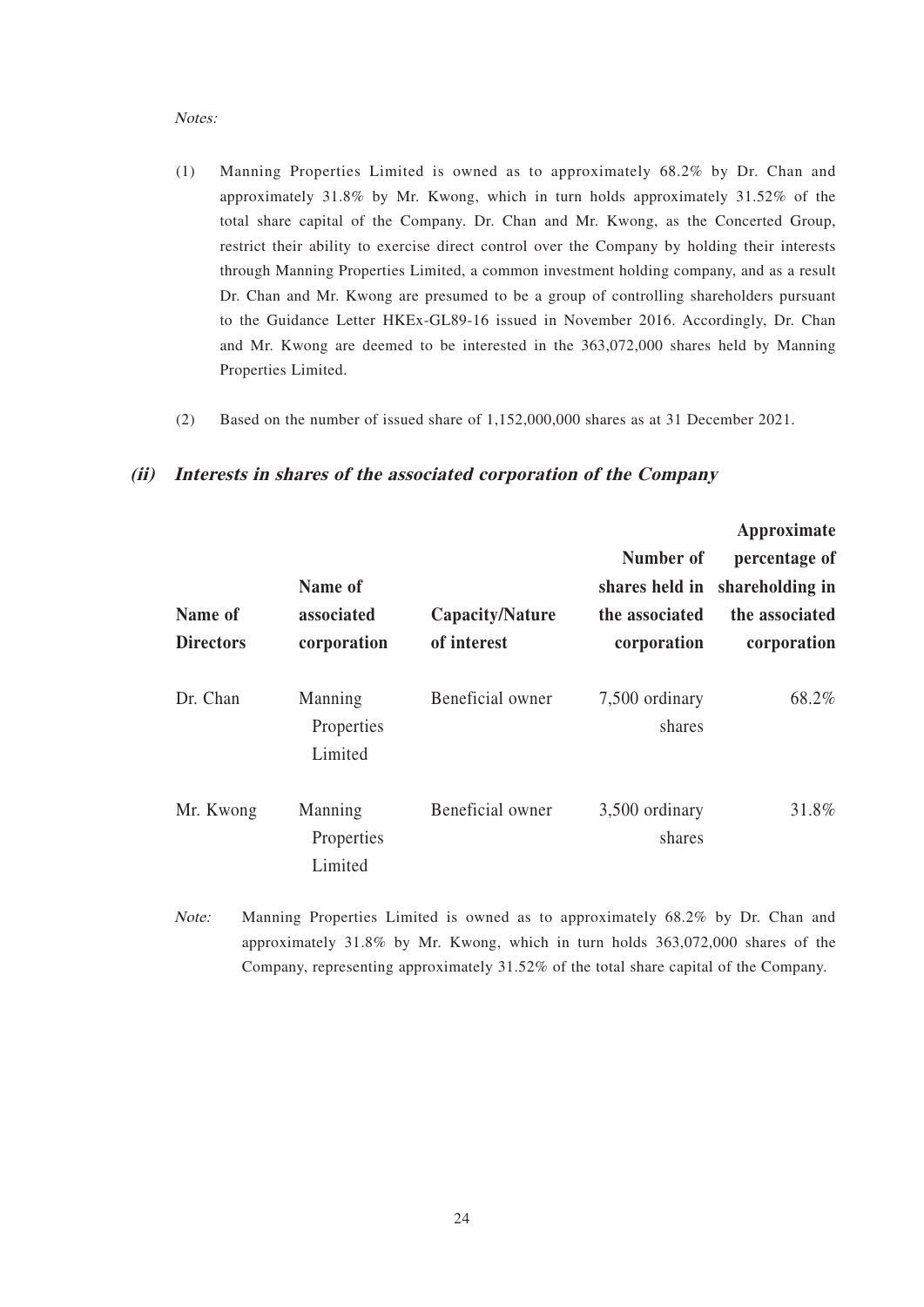Save as disclosed above, as at 31 December 2021, none of the Directors or chief executive of the Company had any interests or short positions in the shares, underlying shares or debentures of the Company or any of its associated corporations (within the meaning of Part XV of the SFO) as recorded in the register required to be kept under Section 352 of the SFO or as otherwise notified to the Company and the Stock Exchange pursuant to Rules 5.46 to 5.67 of the GEM Listing Rules.

## **B. Substantial Shareholders' and Other Persons' Interests and Short Positions in the Shares and Underlying Shares of the Company**

As at 31 December 2021, interests and short positions of the person (other than the Directors or chief executive of the Company) in the shares and underlying shares of the Company which were required to be recorded in the register required to be kept under Section 336 of the SFO were as follows:

|                                               |                                |                                |                        | Approximate<br>percentage of<br>shareholding in<br>the total<br>issued share<br>capital of the |
|-----------------------------------------------|--------------------------------|--------------------------------|------------------------|------------------------------------------------------------------------------------------------|
| <b>Name</b>                                   | Capacity/Nature<br>of interest | Number and<br>class of shares  | Long/short<br>position | Company<br>(Note 4)                                                                            |
| <b>Manning Properties</b><br>Limited (Note 1) | Beneficial owner               | 363,072,000<br>ordinary shares | Long                   | 31.52%                                                                                         |
| Ms. Julia Gower Chan (Note 2)                 | Interest of spouse             | 363,072,000<br>ordinary shares | Long                   | 31.52%                                                                                         |
| Ms. Leung Kwai Ping (Note 3)                  | Interest of spouse             | 363,072,000<br>ordinary shares | Long                   | 31.52%                                                                                         |
| Mr. Wong Man Hin Max                          | Beneficial owner               | 191,284,000<br>ordinary shares | Long                   | 16.60%                                                                                         |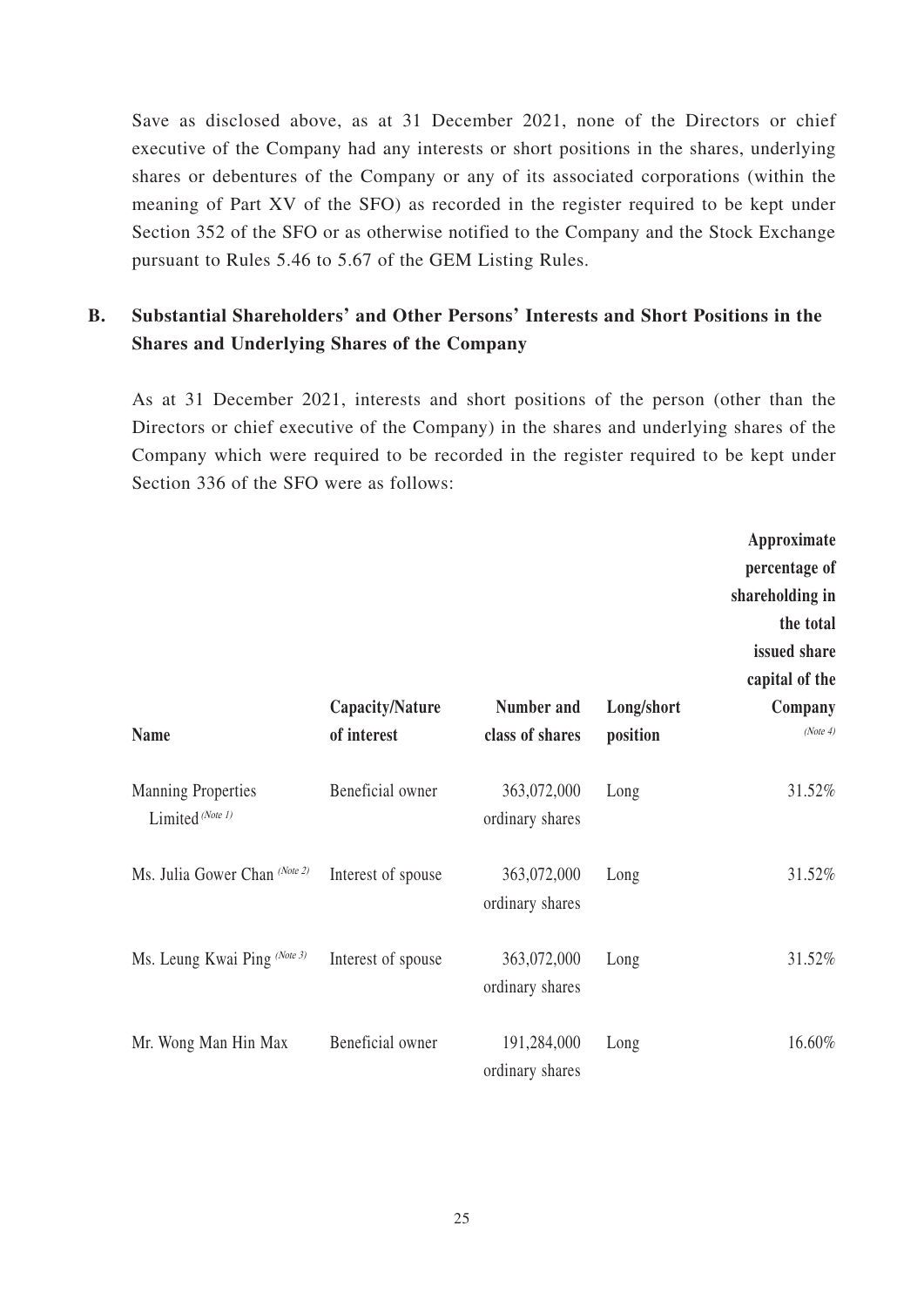#### Notes:

- (1) Manning Properties Limited is owned as to approximately 68.2% by Dr. Chan and approximately 31.8% by Mr. Kwong, which in turn holds approximately 31.52% of the total share capital of the Company. As the Concerted Group, Dr. Chan and Mr. Kwong restrict their ability to exercise direct control over the Company by holding their interests through Manning Properties Limited, a common investment holding company, and as a result Dr. Chan and Mr. Kwong are presumed to be a group of controlling shareholders pursuant to the Guidance Letter HKEx-GL89–16 issued in November 2016. Accordingly, Dr. Chan and Mr. Kwong are deemed to be interested in the 363,072,000 shares held by Manning Properties Limited.
- (2) Ms. Julia Gower Chan is the spouse of Dr. Chan. By virtue of the SFO, Ms. Julia Gower Chan is deemed to be interested in the shares of the Company interested by Dr. Chan.
- (3) Ms. Leung Kwai Ping is the spouse of Mr. Kwong. By virtue of the SFO, Ms. Leung Kwai Ping is deemed to be interested in the shares of the Company interested by Mr. Kwong.
- (4) Based on the number of issued share of 1,152,000,000 shares as at 31 December 2021.

Save as disclosed above, as at 31 December 2021, so far as is known to the Directors, no person, other than the Directors and chief executive of the Company whose interests are set out in the section "Directors' and Chief Executive's Interests and Short Positions in the Shares, Underlying Shares and Debentures of the Company and its Associated Corporation" above, had notified the Company of an interest or short position in the shares or underlying shares of the Company that was required to be recorded in the register required to be kept by the Company pursuant to Section 336 of the SFO.

### **COMPETING AND CONFLICTS OF INTERESTS**

The Directors are not aware of any business or interest of the Directors or the controlling shareholders of the Company or any of their respective close associates (as defined in the GEM Listing Rules) that compete or may compete with the business of the Group and any other conflicts of interest which any such person has or may have with the Group during the nine months ended 31 December 2021.

## **PURCHASE, SALES OR REDEMPTION OF THE COMPANY'S LISTED SECURITIES**

Neither the Company nor any of its subsidiaries has purchased, sold or redeemed any of the Company's listed securities during the nine months ended 31 December 2021.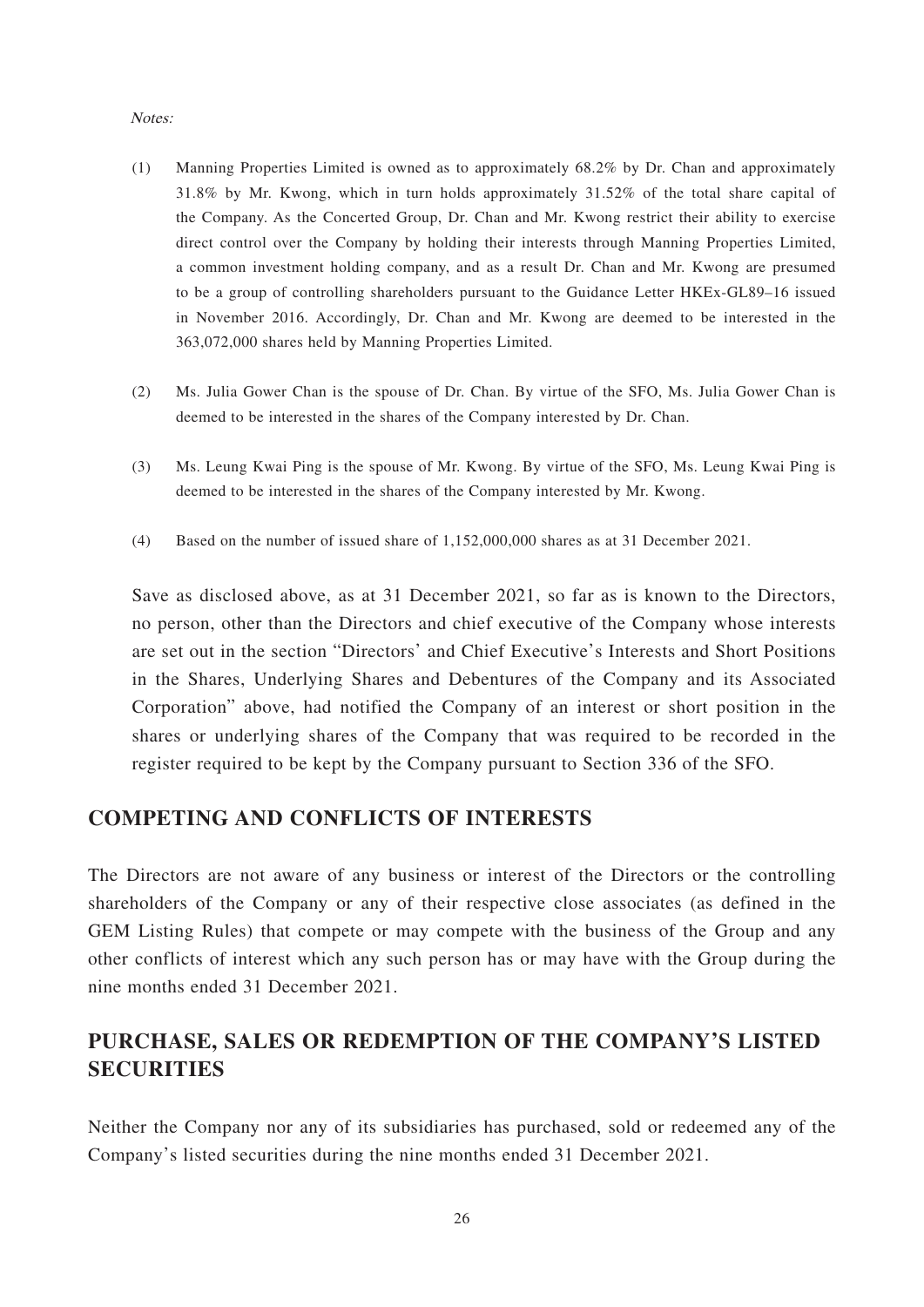## **CORPORATE GOVERNANCE CODE**

During the nine months ended 31 December 2021 and up to the date of this announcement, the Company has complied with the applicable code provisions of the Corporate Governance Code (the "CG Code") as set out in Appendix 15 to the GEM Listing Rules with an exception of deviation from code provision A.1.8 as explained below:

Under code provision A.1.8, an issuer should arrange appropriate insurance cover in respect of legal action against its directors. The Board has not arranged an insurance cover in respect of Directors' liability as the Board considers that the industry, business and financial situation of the Company are currently stable, and the Company has established sufficient internal control system. The Board will review the need for the insurance cover from time to time.

The Directors will continue to review the Company's corporate governance practices in order to enhance its corporate governance standard, to comply with the increasingly tightened regulatory requirements from time to time, and to meet the rising expectation of shareholders and other stakeholders of the Company.

## **DIRECTORS' SECURITIES TRANSACTIONS**

The Company has adopted a code of conduct regarding securities transactions by the Directors on terms no less exacting than the required standards of dealings set out in Rules 5.46 to 5.67 of the GEM Listing Rules. The Company had made specific enquiries of all the Directors and the Company was not aware of any non-compliance with the required standard of dealings and the Company's code of conduct regarding securities transactions by the Directors during the nine months ended 31 December 2021.

## **DIVIDEND**

The Board does not recommend the payment of a dividend for the nine months ended 31 December 2021 (nine months ended 31 December 2020: nil).